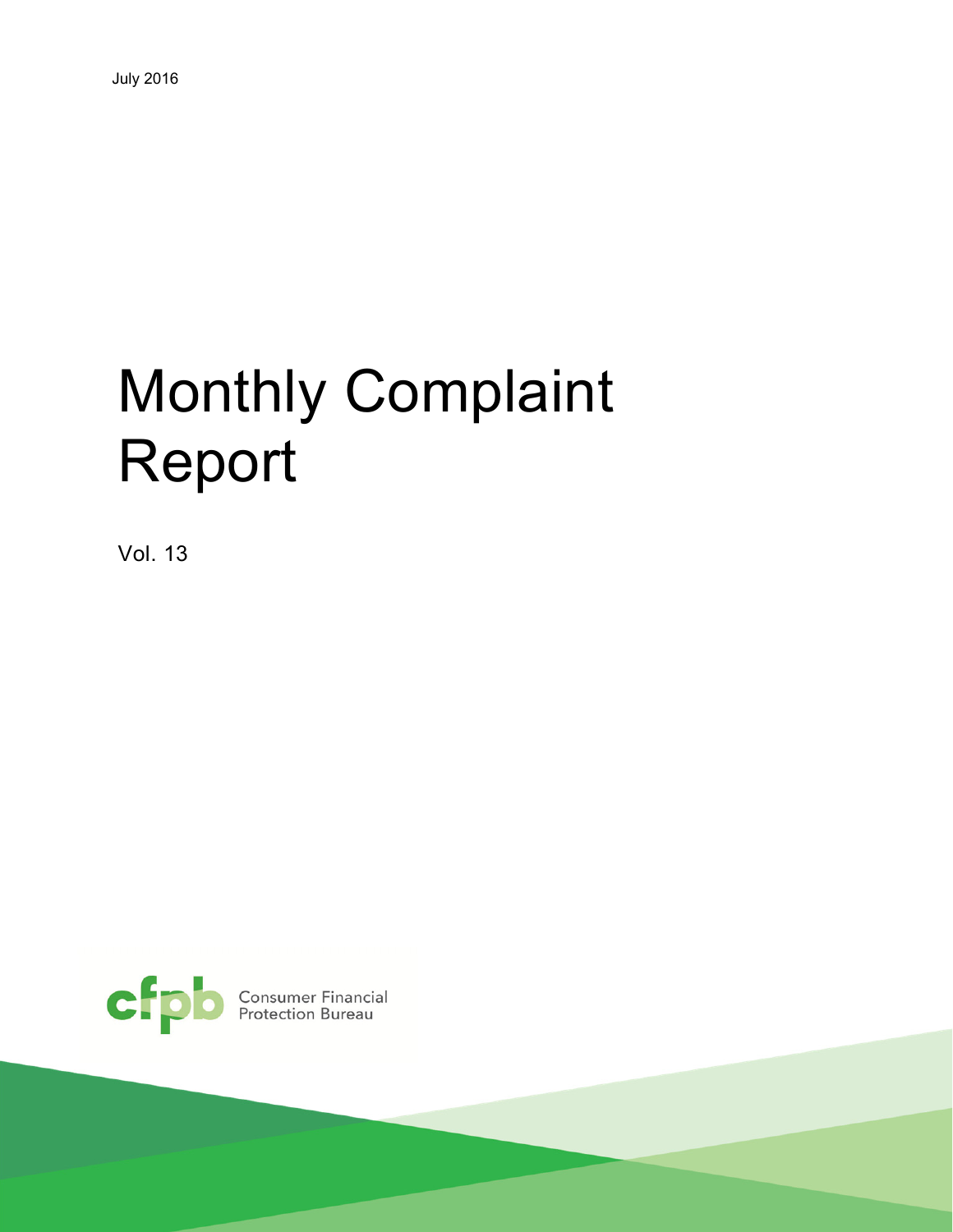# Table of contents

| 1. |     |  |  |  |  |  |  |  |  |  |
|----|-----|--|--|--|--|--|--|--|--|--|
|    | 1.1 |  |  |  |  |  |  |  |  |  |
|    | 1.2 |  |  |  |  |  |  |  |  |  |
|    | 1.3 |  |  |  |  |  |  |  |  |  |
| 2. |     |  |  |  |  |  |  |  |  |  |
|    | 2.1 |  |  |  |  |  |  |  |  |  |
|    | 2.2 |  |  |  |  |  |  |  |  |  |
|    | 2.3 |  |  |  |  |  |  |  |  |  |
| 3. |     |  |  |  |  |  |  |  |  |  |
|    | 3.1 |  |  |  |  |  |  |  |  |  |
|    | 3.2 |  |  |  |  |  |  |  |  |  |
|    | 3.3 |  |  |  |  |  |  |  |  |  |
|    |     |  |  |  |  |  |  |  |  |  |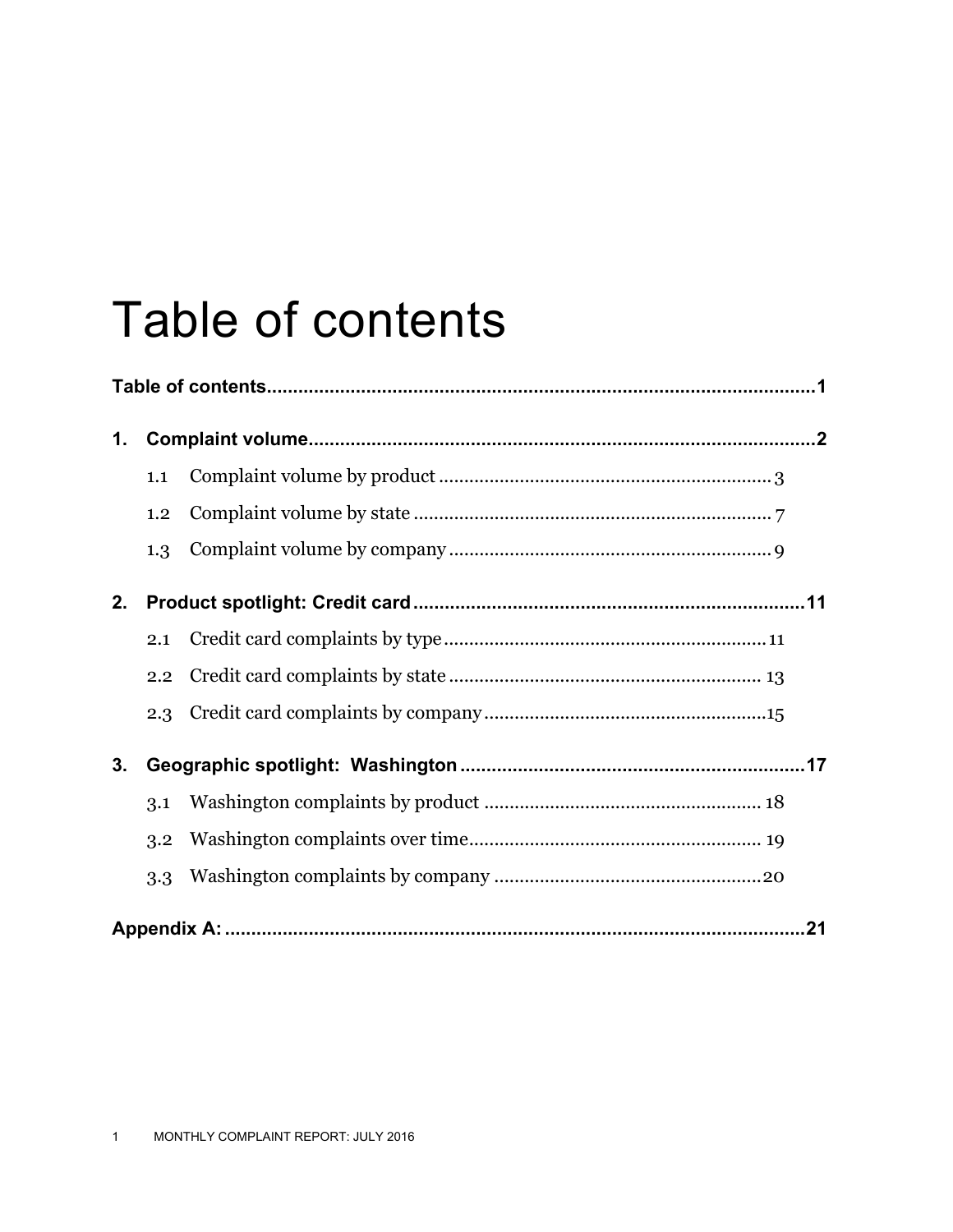# 1. Complaint volume

The Consumer Financial Protection Bureau (CFPB) is the first federal agency solely focused on consumer financial protection,<sup>1</sup> and consumer complaints<sup>2</sup> are an integral part of that work. The CFPB's Office of Consumer Response hears directly from consumers about the challenges they face in the marketplace, brings their concerns to the attention of companies, and assists in addressing their complaints. This Monthly Complaint Report provides a high-level snapshot of trends in consumer complaints.

The Monthly Complaint Report uses a three-month rolling average, comparing the current average to the same period in the prior year where appropriate, to account for monthly and seasonal fluctuations. In some cases, we use month-to-month comparisons to highlight more immediate trends. For company-level complaint data, we use a three-month rolling average of complaints sent to companies for response. This company-level complaint data lags other complaint data in this report by two months to reflect the 60 days companies have to respond to complaints, confirming a commercial relationship with the consumer. This is consistent with complaints found in the public Consumer Complaint Database.3

<sup>1</sup> The Dodd-Frank Wall Street Reform and Consumer Protection Act of 2010, Pub. L. No. 111-203 ("Dodd-Frank Act") created the CFPB to protect consumers of financial products or services and to encourage the fair and competitive operation of consumer financial markets.

<sup>2</sup> Consumer complaints are submissions that express dissatisfaction with, or communicate suspicion of wrongful conduct by, an identifiable entity related to a consumer's personal experience with a financial product or service.

<sup>3</sup> This report is based on dynamic data and may slightly differ from other public reports. Company-level information should be considered in context of company size and/or market share. Complaints referred to other regulators, such as complaints about depository institutions with less than \$10 billion in assets, are not published in the Consumer Complaint Database.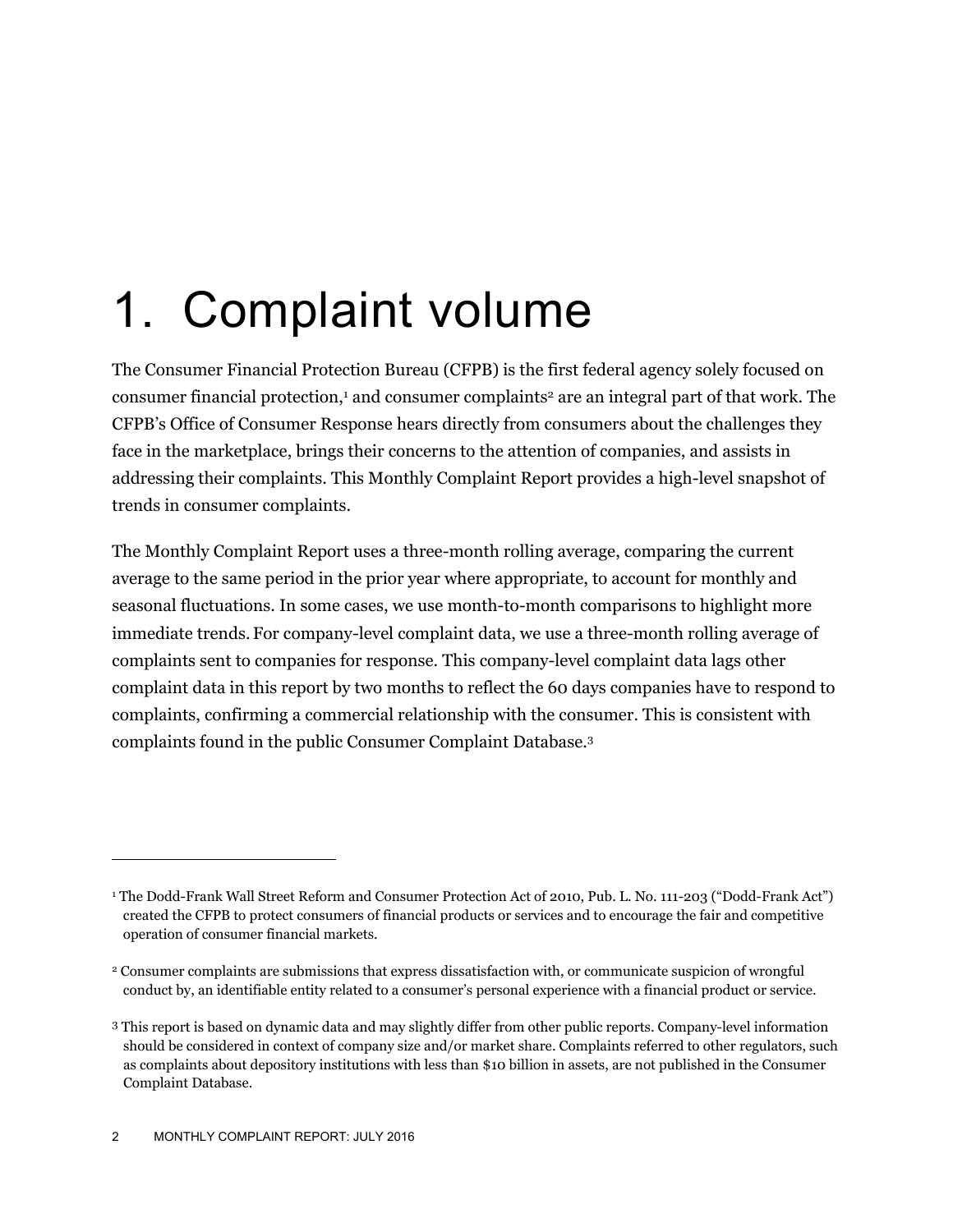Visit consumerfinance.gov/complaint to learn about how we handle complaints or to submit a complaint. Visit our Consumer Complaint Database at consumerfinance.gov/complaintdatabase to search, sort, filter, and export complaints.

### 1.1 Complaint volume by product

As of July 1, 2016, the CFPB has handled approximately 930,700 complaints, including approximately 24,500 complaints in June 2016. Table 1 shows the percentage change in complaint volume by product, comparing April - June 2015 with April - June 2016.4



 Student loans complaints showed the greatest percentage increase from April - June 2015 (652 complaints) to April - June 2016 (1,057 complaints), representing about a 62 percent increase.

<sup>4</sup> Complaint totals include all complaints with product breakdowns focusing on the most-complained-about consumer financial products and services.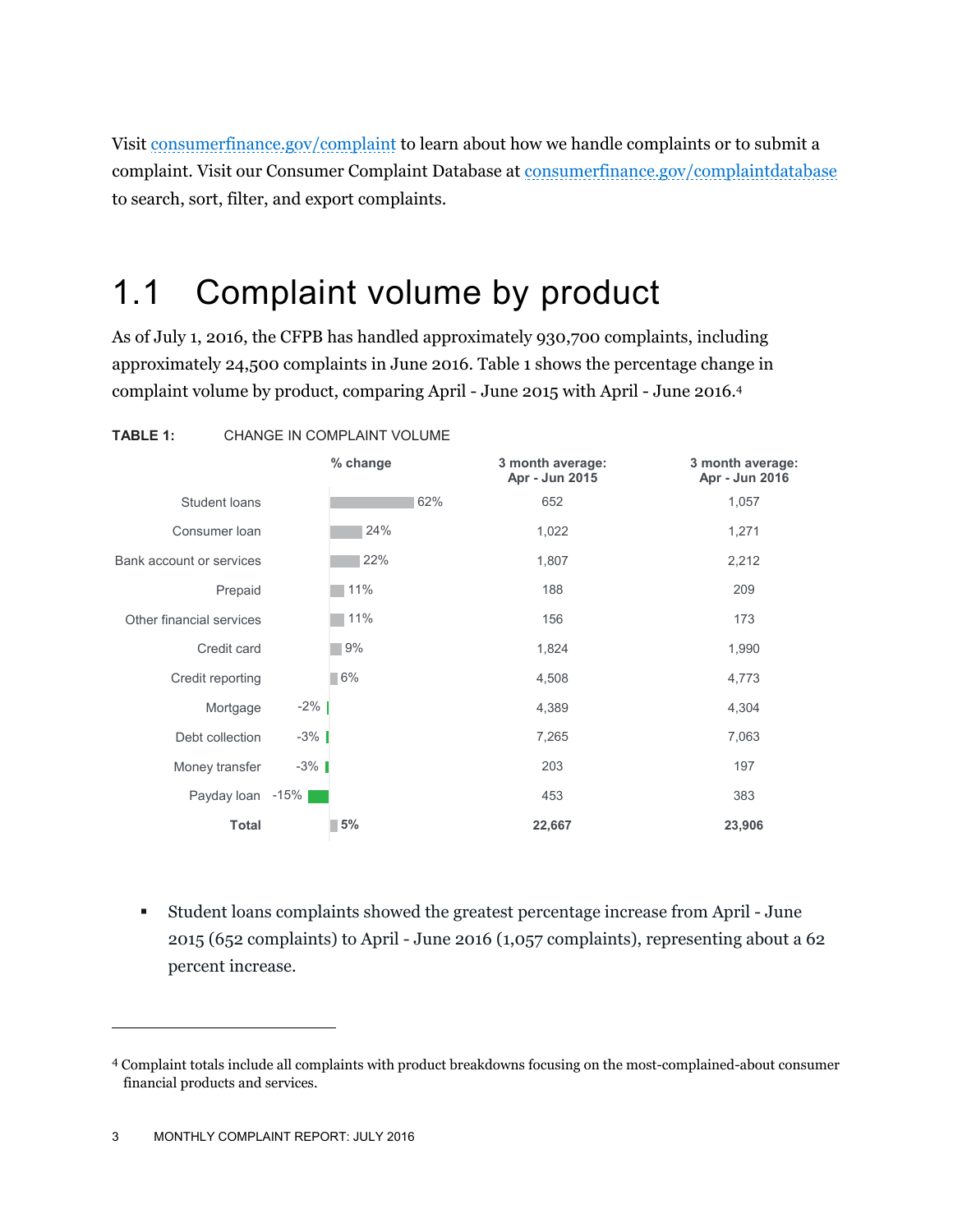Payday loan complaints showed the greatest percentage decrease from April - June 2015 (453 complaints) to April - June 2016 (383 complaints), representing about a 15 percent decline.

Table 2 shows the complaint volume this month by product. The graphic at the end of each row under the heading "Monthly complaints" shows the volume trend from when the CFPB began accepting complaints about that product (green dot) to the current month (blue dot). The monthly average reflects complaints handled per month since we began accepting those complaints.5

<sup>5</sup> The CFPB has used a phased-in approach to expand its complaint handling over time to include multiple products and services under its authority. Complaint-handling capacity was expanded as follows: credit card complaints on July 21, 2011, mortgage complaints on December 1, 2011, bank accounts and services, private student loans, and consumer loans on March 1, 2012, credit reporting on October 22, 2012, money transfers on April 4, 2013, debt collection on July 10, 2013, payday loans on November 6, 2013, prepaid cards, credit repair, debt settlement, and pawn and title loans on July 19, 2014, and virtual currency on August 11, 2014. See Table 2.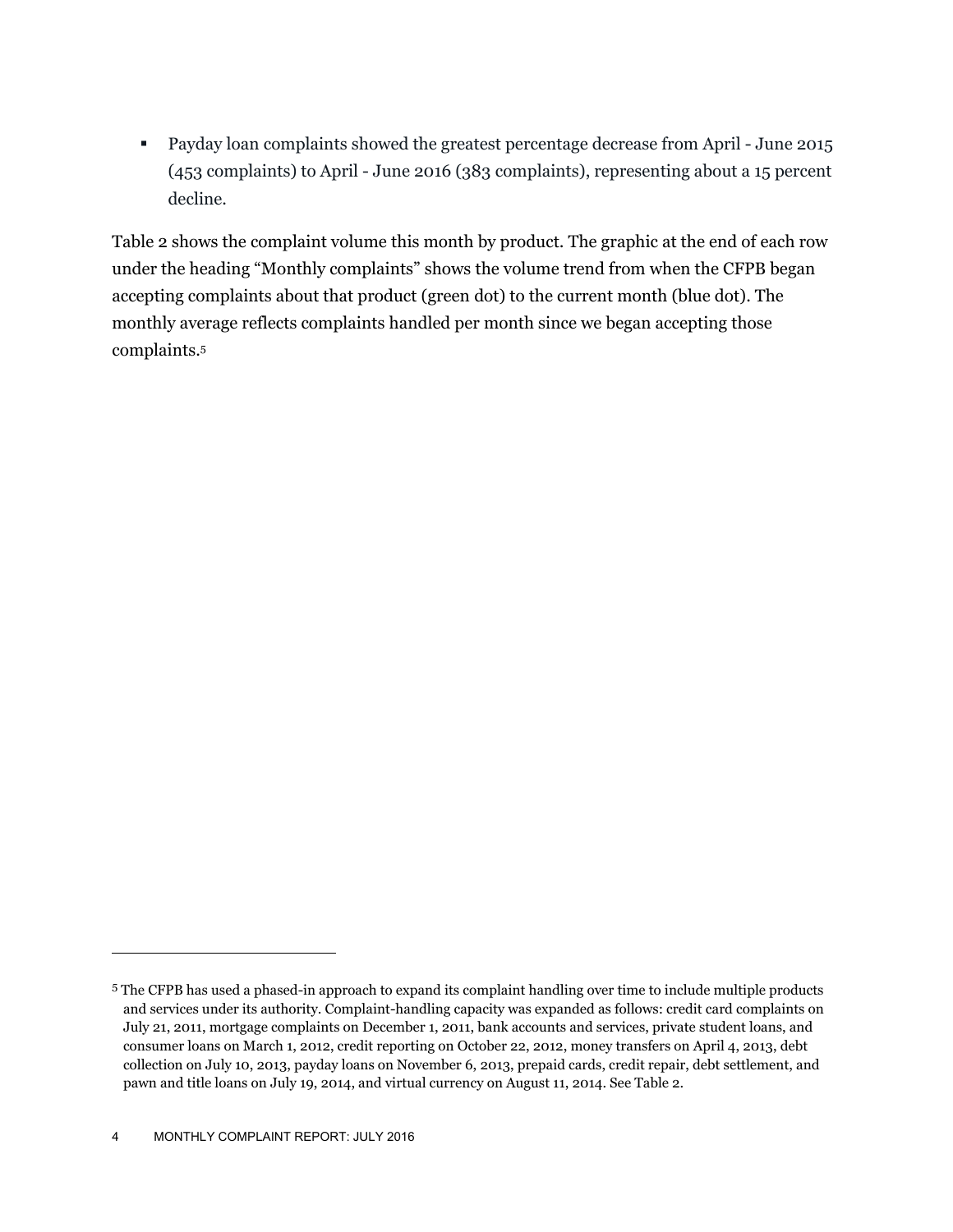| <b>Products</b>          | <b>Complaints</b><br>this month | % change vs<br>last month | <b>Monthly</b><br>average | since launch Total complaints | <b>Monthly</b><br>complaints       |
|--------------------------|---------------------------------|---------------------------|---------------------------|-------------------------------|------------------------------------|
| Debt collection          | 7,032                           | 2%                        | 6,825                     | 248,278                       |                                    |
| Credit reporting         | 5,001                           | 4%                        | 3,412                     | 153,421                       |                                    |
| Mortgage                 | 4,323                           | $1\%$                     | 4,215                     | 235,822                       |                                    |
| Bank account or services | 2,564                           | 17%                       | 1,716                     | 91,826                        |                                    |
| Credit card              | 1,992                           | 0.4%                      | 1,612                     | 97,052                        |                                    |
| Consumer loan            | 1,266                           | $-1\%$                    | 749                       | 39,728                        |                                    |
| Student loans            | 1,013                           | 4%                        | 525                       | 27,713                        |                                    |
| Payday loan              | 370                             | $-6%$                     | 443                       | 14,590                        |                                    |
| Prepaid                  | 223                             | $-1%$                     | 215                       | 5,399                         |                                    |
| Other financial services | 204                             | 62%                       | 151                       | 3,783                         |                                    |
| Money transfer           | 197                             | $-0.5%$                   | 163                       | 6,496                         |                                    |
| <b>Total</b>             | 24,475                          | 3%                        | 15,511                    | 930,659                       |                                    |
|                          |                                 |                           |                           |                               | 2013<br>2015                       |
|                          |                                 |                           |                           |                               | Product launch month<br>This month |

#### TABLE 2: MONTHLY PRODUCT TRENDS<sup>6</sup>

 $\overline{a}$ 

<sup>6</sup> Gray bars show +/- 1 standard deviation for monthly complaints since we began accepting those complaints. Total complaints column includes 6,551 complaints where no specific consumer financial product was selected by consumers.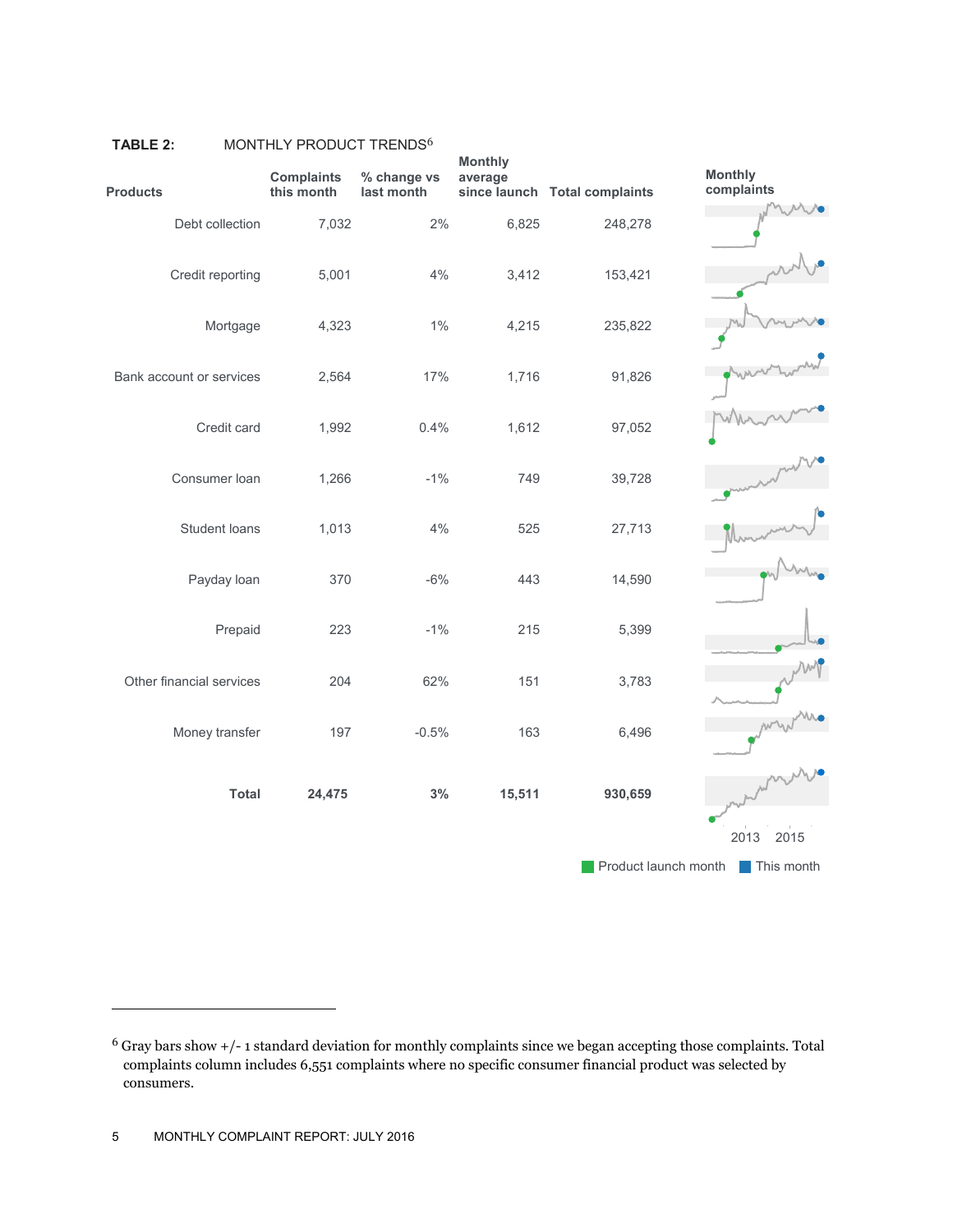- Debt collection complaints represented about 29 percent of complaints submitted in June 2016.
- Other financial services complaints showed the greatest month-over-month percentage increase (62 percent).
- Another increase to note is in complaints dealing with bank account or services, which showed the second greatest month-over-month percentage increase (17 percent).
- Payday loan complaints showed the greatest month-over-month percentage decrease (-6 percent).
- Debt collection, credit reporting and mortgage complaints continue to be the top three most-complained-about consumer financial products and services, collectively representing about 67 percent of complaints submitted in June 2016.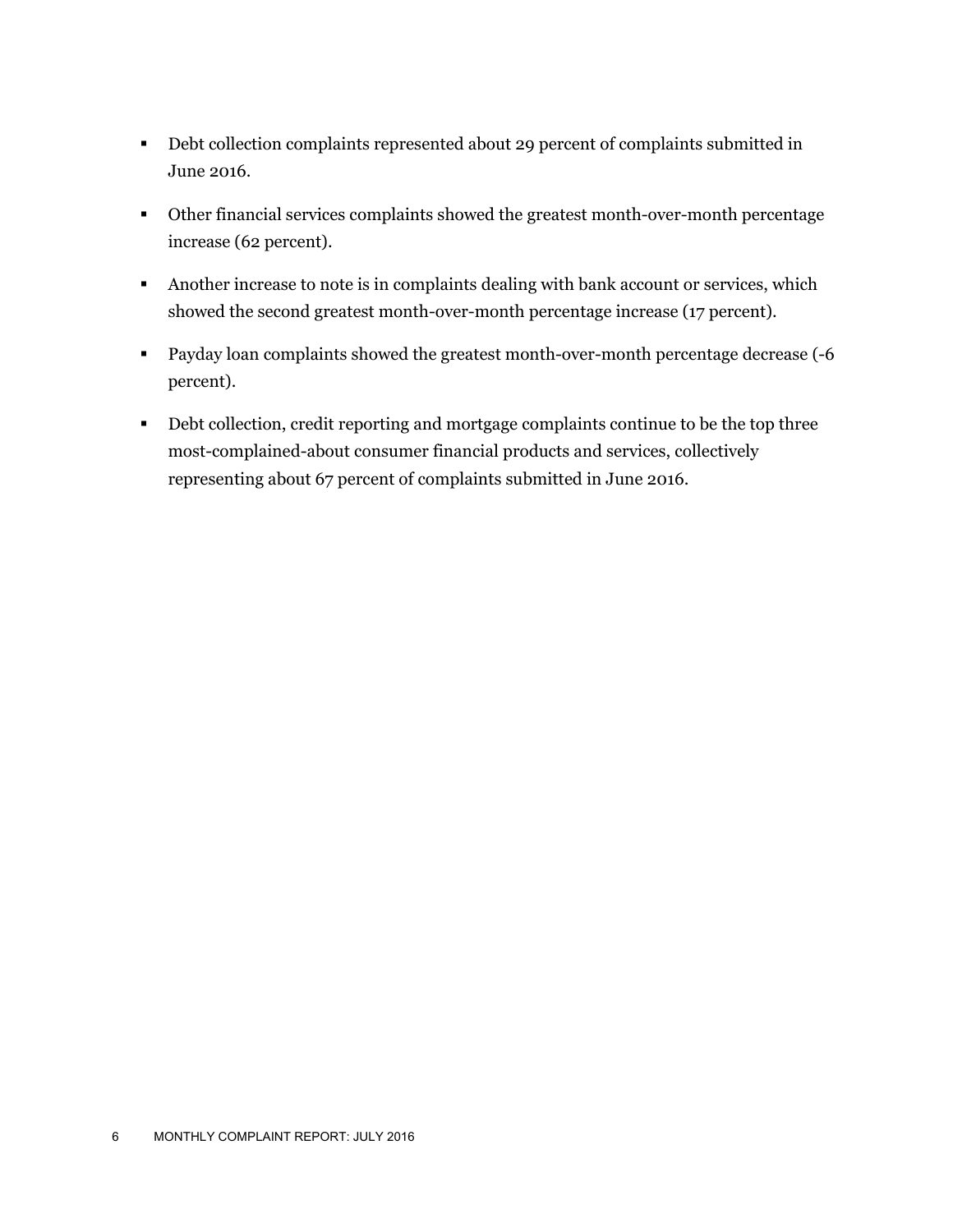## 1.2 Complaint volume by state

| TABLE 3:       |                       | CHANGE IN COMPLAINT VOLUME BY STATE |                                    |                         |                                                |  |  |  |  |  |  |  |
|----------------|-----------------------|-------------------------------------|------------------------------------|-------------------------|------------------------------------------------|--|--|--|--|--|--|--|
|                | % change              | 3 month average:<br>Apr - Jun 2015  | 3 month average:<br>Apr - Jun 2016 | <b>Total complaints</b> | <b>Total complaints per</b><br>100k population |  |  |  |  |  |  |  |
| <b>ND</b>      | ■40%                  | 20                                  | 28                                 | 919                     | 121                                            |  |  |  |  |  |  |  |
| AK             | 31%                   | 26                                  | 34                                 | 1,222                   | 165                                            |  |  |  |  |  |  |  |
| <b>WY</b>      | 30%                   | 24                                  | 31                                 | 1,006                   | 172                                            |  |  |  |  |  |  |  |
| KS             | 129%                  | 108                                 | 140                                | 5,096                   | 175                                            |  |  |  |  |  |  |  |
| ID             | $-28%$                | 82                                  | 105                                | 3,501                   | 212                                            |  |  |  |  |  |  |  |
| IA             | 23%                   | 100                                 | 123                                | 4,350                   | 139                                            |  |  |  |  |  |  |  |
| <b>AR</b>      | $-21%$                | 99                                  | 120                                | 4,315                   | 145                                            |  |  |  |  |  |  |  |
| <b>NM</b>      | 17%                   | 111                                 | 130                                | 4,912                   | 236                                            |  |  |  |  |  |  |  |
| <b>VA</b>      | $-16%$                | 674                                 | 782                                | 29,185                  | 348                                            |  |  |  |  |  |  |  |
| <b>NV</b>      | $-16%$                | 281                                 | 325                                | 11,446                  | 396                                            |  |  |  |  |  |  |  |
| MT             | $-15%$                | 37                                  | 43                                 | 1,653                   | 160                                            |  |  |  |  |  |  |  |
| TN             | $\blacksquare$ 15%    | 376                                 | 433                                | 15,241                  | 231                                            |  |  |  |  |  |  |  |
| <b>NJ</b>      | $-15%$                | 808                                 | 926                                | 35,191                  | 393                                            |  |  |  |  |  |  |  |
| DC             | $\blacksquare$ 14%    | 129                                 | 147                                | 5,407                   | 804                                            |  |  |  |  |  |  |  |
| LA             | $-13%$                | 276                                 | 312                                | 10,189                  | 218                                            |  |  |  |  |  |  |  |
| $_{\rm CO}$    | $11\%$                | 368                                 | 410                                | 15,342                  | 281                                            |  |  |  |  |  |  |  |
| GA             | 10%                   | 962                                 | 1,061                              | 38,484                  | 377                                            |  |  |  |  |  |  |  |
| $\mathsf{IN}$  | $\blacksquare$ 9%     | 258                                 | 281                                | 10,924                  | 165                                            |  |  |  |  |  |  |  |
| OK             | $\blacksquare$ 9%     | 191                                 | 207                                | 6,909                   | 177                                            |  |  |  |  |  |  |  |
| UT             | 8%                    | 137                                 | 147                                | 5,360                   | 179                                            |  |  |  |  |  |  |  |
| WI             | 8%                    | 241                                 | 260                                | 10,876                  | 188                                            |  |  |  |  |  |  |  |
| <b>TX</b>      | 8%                    | 1,877                               | 2,019                              | 73,080                  | 266                                            |  |  |  |  |  |  |  |
| MN             | $\blacksquare$ 7%     | 268                                 | 287                                | 10,583                  | 193                                            |  |  |  |  |  |  |  |
| R <sub>l</sub> | $\blacksquare$ 7%     | 68                                  | $73\,$                             | 3,033                   | 287                                            |  |  |  |  |  |  |  |
| <b>KY</b>      | $\blacksquare$ 7%     | 181                                 | 193                                | 7,475                   | 169                                            |  |  |  |  |  |  |  |
| OH             | $\blacksquare 6\%$    | 683                                 | 727                                | 28,701                  | 247                                            |  |  |  |  |  |  |  |
| AZ             | $\blacksquare 6\%$    | 494                                 | 524                                | 20,171                  | 295                                            |  |  |  |  |  |  |  |
| MI             | $\mathbb{I} 5\%$      | 540                                 | 569                                | 24,081                  | 243                                            |  |  |  |  |  |  |  |
| FL.            | $5\%$                 | 2,230                               | 2,346                              | 90,026                  | 444                                            |  |  |  |  |  |  |  |
| PA             | $\blacksquare$ 5%     | 790                                 | 830                                | 33,079                  | 258                                            |  |  |  |  |  |  |  |
| MA             | $\blacksquare$ 5%     | 401                                 | 421                                | 17,155                  | 252                                            |  |  |  |  |  |  |  |
| <b>MD</b>      | $\blacksquare$ 5%     | 691                                 | 724                                | 28,323                  | 472                                            |  |  |  |  |  |  |  |
| CT             | $4\%$                 | 224                                 | 234                                | 10,204                  | 284                                            |  |  |  |  |  |  |  |
| CA             | $\mathbb{I}$ 4%       | 3,123                               | 3,233                              | 128,819                 | 329                                            |  |  |  |  |  |  |  |
| <b>WA</b>      | 3%                    | 471                                 | 487                                | 18,872                  | 263                                            |  |  |  |  |  |  |  |
| IL             | $\,$ 3%               | 805                                 | 829                                | 32,172                  | 250                                            |  |  |  |  |  |  |  |
| <b>NH</b>      | 12%                   | 88                                  | $90\,$                             | 4,177                   | 314                                            |  |  |  |  |  |  |  |
| SC             | 12%                   | 313                                 | 320                                | 12,374                  | 253                                            |  |  |  |  |  |  |  |
| VT             | 12%                   | 33                                  | 33                                 | 1,517                   | 242                                            |  |  |  |  |  |  |  |
| <b>MO</b>      | 11%                   | 296                                 | 299                                | 12,578                  | 207                                            |  |  |  |  |  |  |  |
| WV             | 0.5%                  | 68                                  | 68                                 | 2,661                   | 144                                            |  |  |  |  |  |  |  |
| NC             | $-1\%$ 1              | 627                                 | 618                                | 25,470                  | 254                                            |  |  |  |  |  |  |  |
| NY.            | $-2\%$ 1              | 1,472                               | 1,443                              | 59,224                  | 299                                            |  |  |  |  |  |  |  |
| <b>OR</b>      | $-3\%$ $\blacksquare$ | 286                                 | 277                                | 10,691                  | 265                                            |  |  |  |  |  |  |  |
| <b>NE</b>      | $-4\%$                | 84                                  | 80                                 | 3,186                   | 168                                            |  |  |  |  |  |  |  |
| MS             | $-8\%$                | 125                                 | 115                                | 4,849                   | 162                                            |  |  |  |  |  |  |  |
| AL             | $-8\%$                | 298                                 | 274                                | 10,192                  | 210                                            |  |  |  |  |  |  |  |
| SD             | $-9\%$                | 27                                  | 24                                 | 1,409                   | 164                                            |  |  |  |  |  |  |  |
|                | ME -14%               | 88                                  | 75                                 | 3,160                   | 238                                            |  |  |  |  |  |  |  |
|                | DE -18%               | 125                                 | 103                                | 4,784                   | 506                                            |  |  |  |  |  |  |  |
|                | $HI -18\%$            | 98                                  | 81                                 | 3,361                   | 235                                            |  |  |  |  |  |  |  |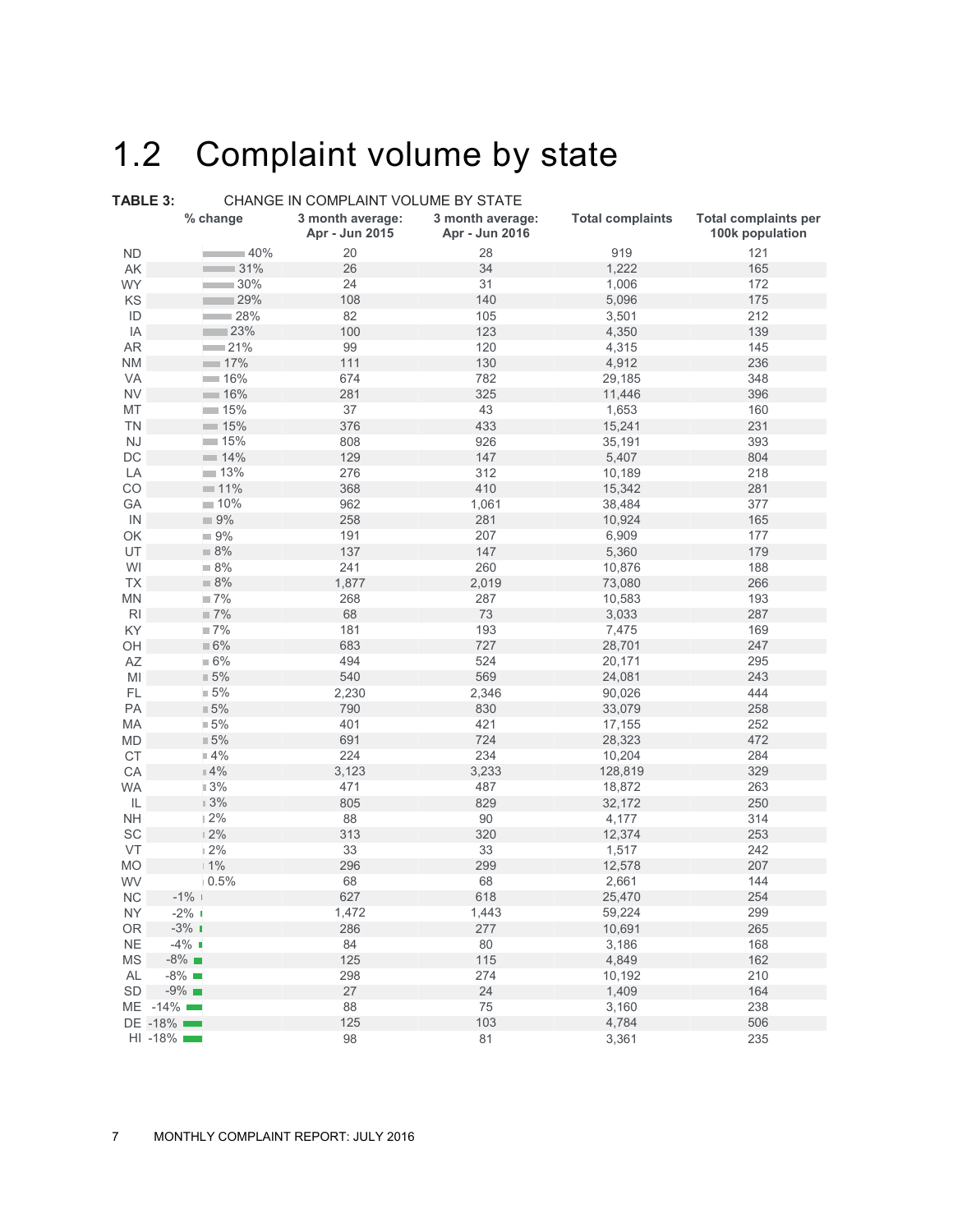- North Dakota (40 percent), Alaska (31 percent), and Wyoming (30 percent) experienced the greatest complaint volume percentage increase from April - June 2015 to April - June 2016.
- Hawaii (-18 percent), Delaware (-18 percent), and Maine (-14 percent) experienced the greatest complaint volume percentage decrease from April - June 2015 to April - June 2016.7
- Of the five most populated states, Texas (8 percent) experienced the greatest complaint volume percentage increase and New York (-2 percent) experienced the greatest complaint volume percentage decrease from April - June 2015 to April - June 2016.

<u>.</u>

<sup>7</sup> Complaints per 100k population are defined as cumulative complaints divided by Census estimated 2015 population. Census population data source: http://www.census.gov/popest/data/state/totals/2015/index.html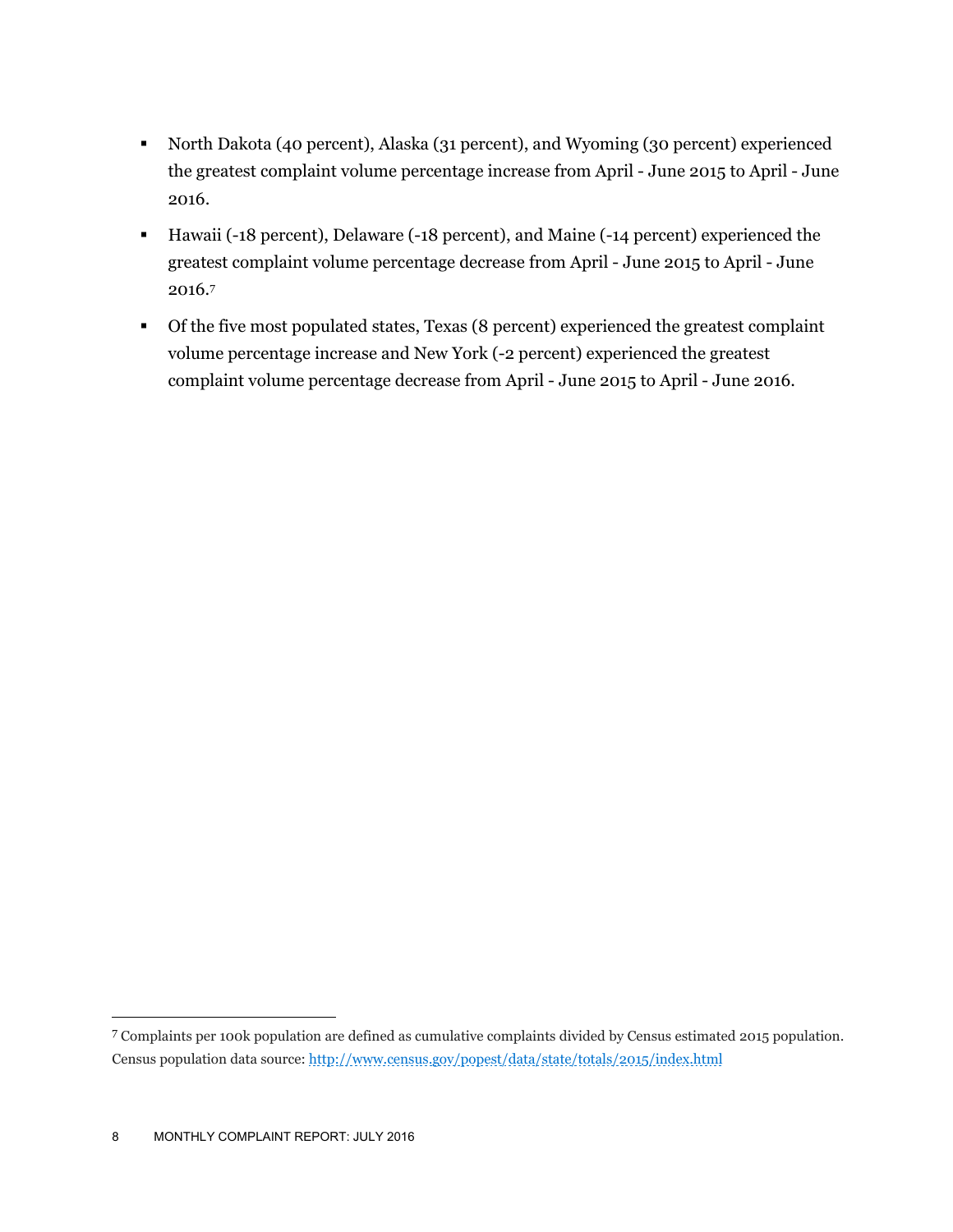## 1.3 Complaint volume by company

Complaint data in this section lags other complaint data by two months to reflect the 60 days companies have to respond to complaints, confirming a commercial relationship with the consumer. Figure 1 and Table 4 show the top 10 most-complained-about companies for February - April 2016. Figure 1 also shows which products consumers complained about for each company. The "Other" category includes consumer loans, student loans, money transfers, payday loans, prepaid cards, and other financial service complaints. Complaints sent to these companies account for 49 percent of all complaints sent to companies over this period. Company-level information should be considered in context of company size and/or market share.



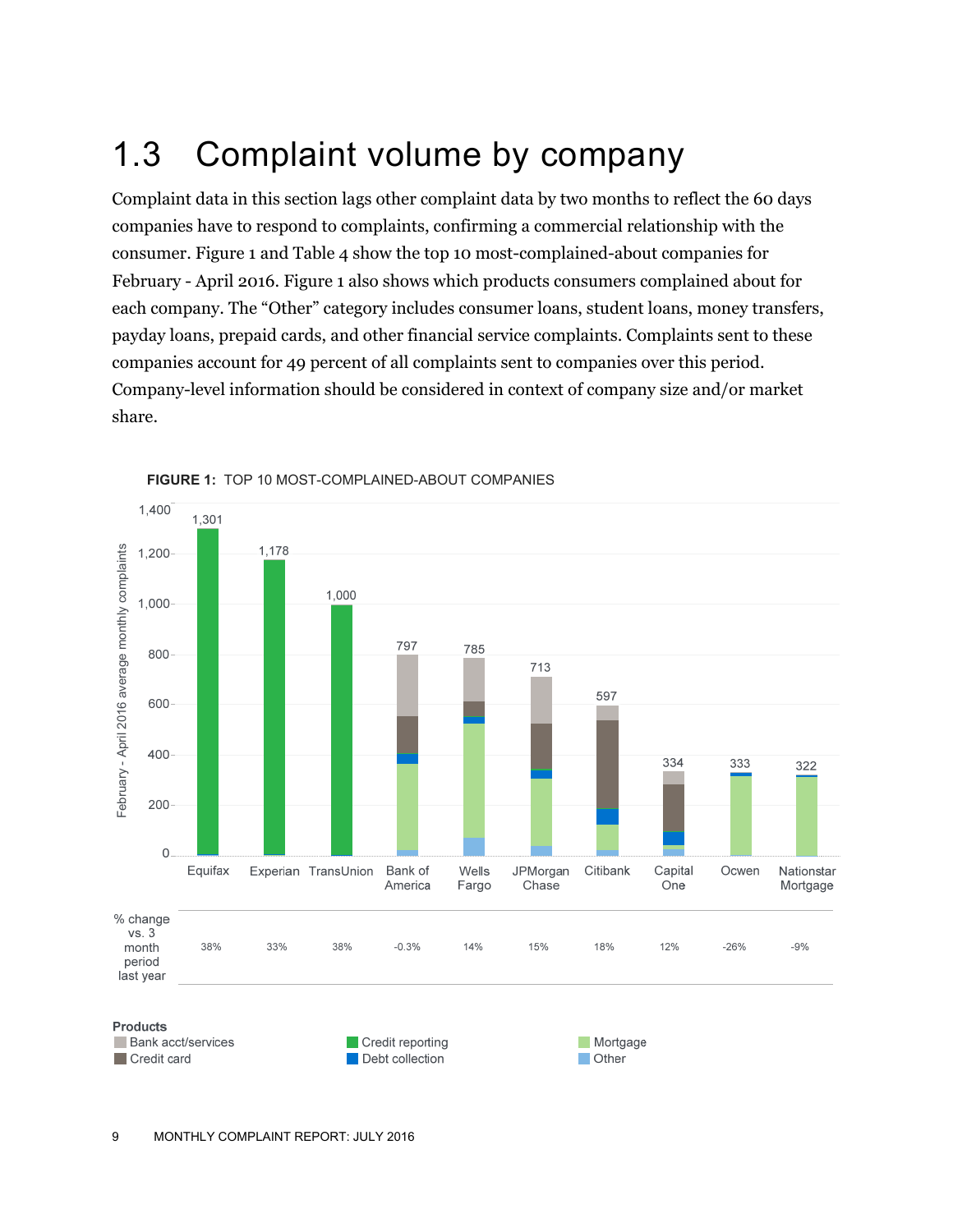| <b>Company</b>         | 3 month average:<br><b>February - April</b><br>2016 | % change vs. 3<br>month period last<br>year | <b>Monthly</b><br>average $8$ | <b>Total</b><br>complaints |
|------------------------|-----------------------------------------------------|---------------------------------------------|-------------------------------|----------------------------|
| Equifax                | 1,301                                               | 38%                                         | 751                           | 32,300                     |
| Experian               | 1,178                                               | 33%                                         | 732                           | 31,457                     |
| TransUnion             | 1,000                                               | 38%                                         | 604                           | 25,983                     |
| <b>Bank of America</b> | 797                                                 | $-0.3%$                                     | 1,066                         | 56,481                     |
| <b>Wells Fargo</b>     | 785                                                 | 14%                                         | 802                           | 42,483                     |
| JPMorgan Chase         | 713                                                 | 15%                                         | 647                           | 34,268                     |
| Citibank               | 597                                                 | 18%                                         | 489                           | 25,925                     |
| Capital One            | 334                                                 | 12%                                         | 298                           | 15,819                     |
| Ocwen                  | 333                                                 | $-26%$                                      | 399                           | 21,149                     |
| Nationstar<br>Mortgage | 322                                                 | $-9%$                                       | 253                           | 13,434                     |

#### **TABLE 4:** TOP 10 MOST-COMPLAINED-ABOUT COMPANIES

- By average monthly complaint volume, Equifax (1,301), Experian (1,178), and TransUnion (1,000) were the most-complained-about companies for February - April 2016.
- Equifax experienced the greatest percentage increase in average monthly complaint volume (38 percent) from February - April 2015 to February - April 2016.
- Ocwen experienced the greatest percentage decrease in average monthly complaint volume (-26 percent) from February - April 2015 to February - April 2016.

<sup>8</sup> Monthly average calculated from the month the CFPB first handled complaints for the company after the launch date for each product. Total complaints represent cumulative complaints sent to companies after the launch date for each product through April 2016.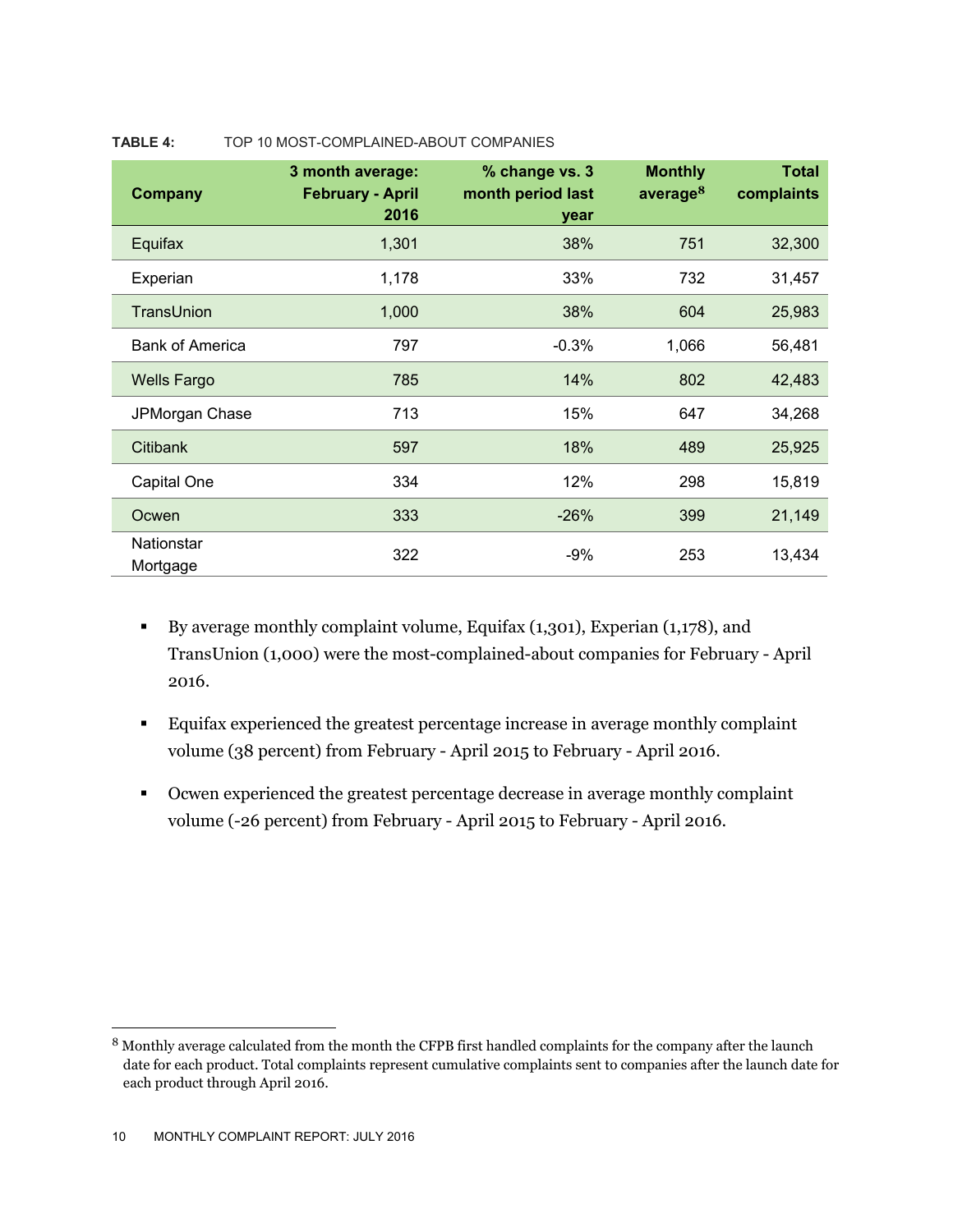# 2. Product spotlight: Credit **Card**

The CFPB has handled approximately 97,100 credit card complaints since July 21, 2011, making credit cards the fourth most-complained-about product, representing 10 percent of total complaints.

### 2.1 Credit card complaints by type

Figure 2 shows the most common types of credit card complaints consumers submitted as a percentage of all credit card complaints handled. The most common types identified by consumers are billing disputes (16 percent), other (10 percent), and identity theft/fraud/ embezzlement (10 percent).



**FIGURE 2:** MOST COMMON CREDIT CARD COMPLAINTS REPORTED BY CONSUMERS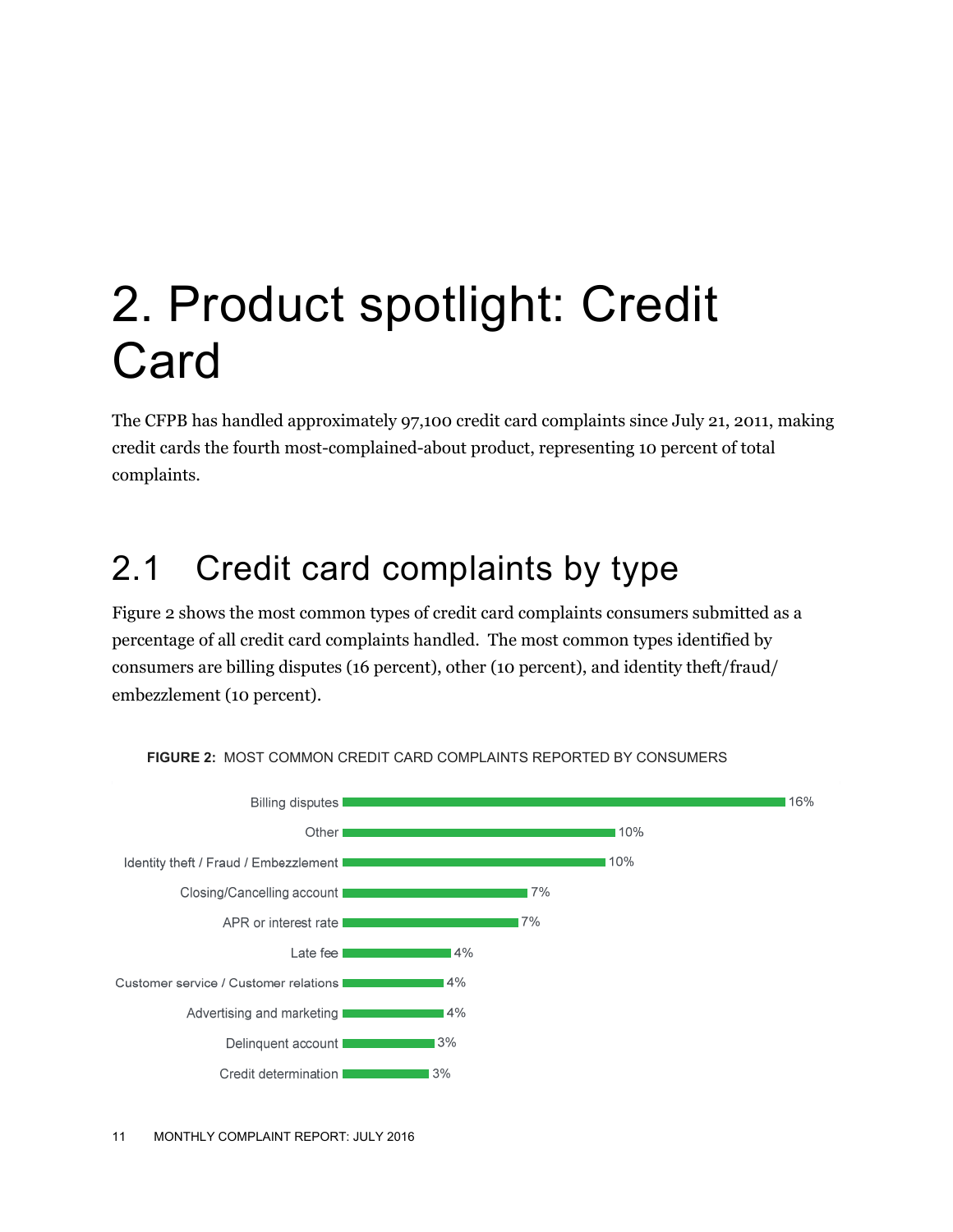- Credit decisions—initial application decisions and servicing changes (e.g., interest rate adjustments, credit limit reductions)—are frequently the subject of complaints. Consumers complain of difficulty understanding these determinations by the credit card companies and the reasons stated on letters explaining the decisions. They also express concern about potential unfairness resulting from existing items on their credit report that they feel do not reflect their creditworthiness. Other consumers express a belief that prejudice or bias may impact those credit decisions.
- A number of consumers also complain about how payments are applied to accounts with multiple balances and different expiration periods that resulted from balance transfers, cash advances, or deferred interest purchases. Frequently these consumers feel that they were not adequately informed how their payments would be applied and were surprised that payments were not applied to promotional or deferred interest balances with limited terms.
- Consumers also express frustration with various fees and additional costs associated with their credit cards. For example, although consumers understand why late fees are assessed to their accounts, they often feel that fees should not be applied when an automatic payment failed or when a billing statement did not arrive in a timely manner.
- Consumers who receive insurance products (e.g., phone or travel insurance), warranty extensions and guaranties, improved return polices, price protection services, and other similar benefits through their card programs sometimes complain about difficulties they experienced while attempting to take advantage of those benefits.
- Deferred interest programs continue to be the subject of complaints. Many consumers state that the terms of these programs were not adequately explained to them. Specifically, some consumers thought that no interest charges would be incurred during the deferral period regardless of whether the debt is paid in full.
- Another issue consumers complain about is the closure of their account without their knowledge or consent. In most of these situations, the company stated that the consumer's account was closed because of default or suspected fraud. Consumers also often express frustration when accounts are closed due to inactivity, resulting in negative credit score impacts. Some of these consumers also state that they would have used the cards in question if they had been notified of the impending closure.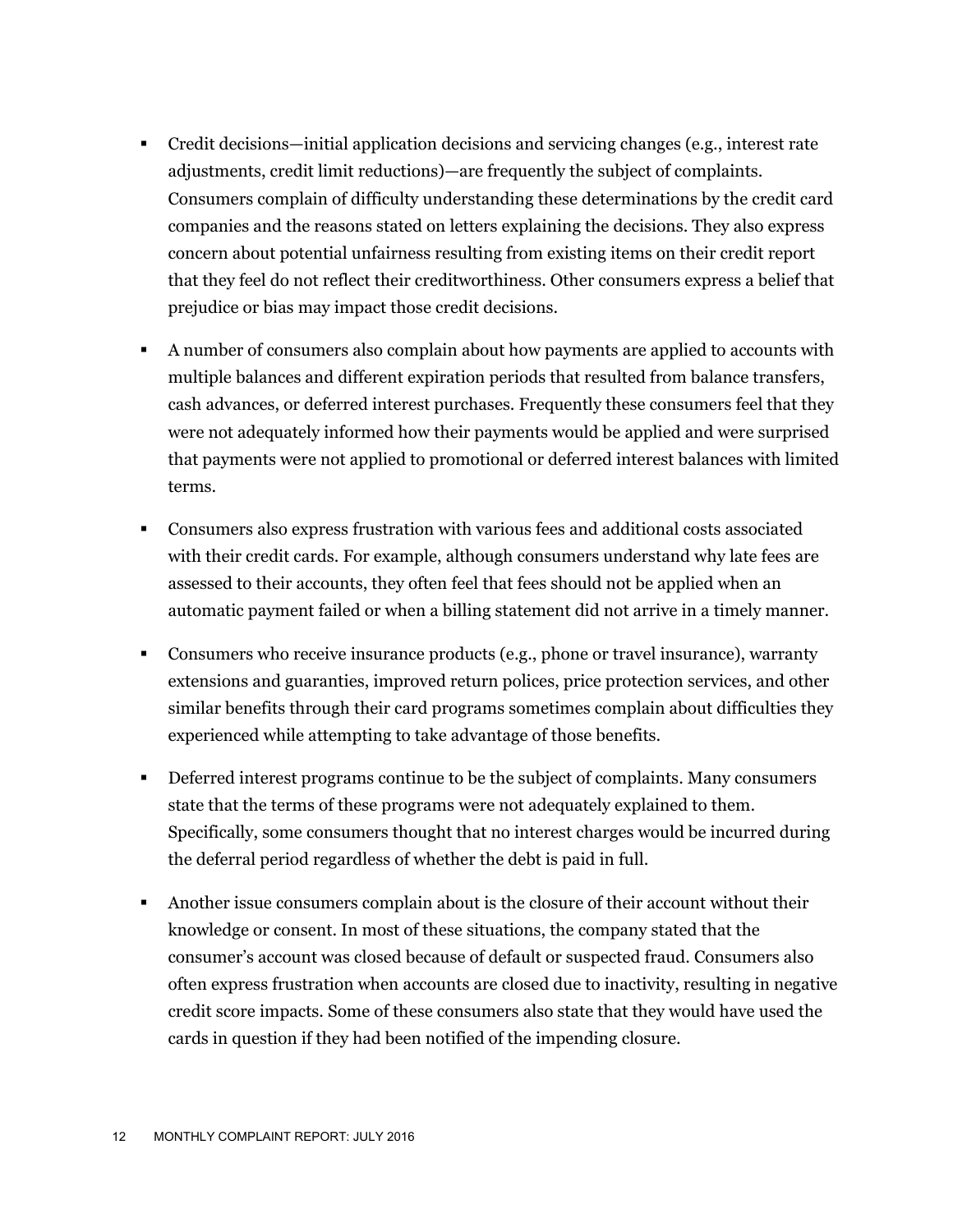Consumers continue to complain about misleading offers for rewards programs. These consumers often state that they have difficulty receiving promised benefits, or that the terms and conditions of the programs were not clearly explained when they opened the card. Complaints about bonus points or miles programs, cash back programs, and travel benefits programs are especially common in these complaints.

### 2.2 Credit card complaints by state

Table 5 shows the credit card complaint volume percentage change by state.9 Some of the highlights include:

- Montana (200 percent), North Dakota (100 percent), and Wyoming (100 percent) experienced the greatest percentage increase in credit card complaints from April - June 2015 to April - June 2016.
- Nebraska (-54 percent), Mississippi (-32 percent), and Rhode Island (-31 percent) experienced the greatest percentage decrease in credit card complaints from April - June 2015 to April - June 2016.
- Of the five most populated states, Texas (18 percent) experienced the greatest percentage increase and Illinois (-2 percent) experienced the greatest percentage decrease in credit card complaints from April - June 2015 to April - June 2016.

<sup>9</sup> Three-month averages are rounded, and percentage changes are based on non-rounded averages.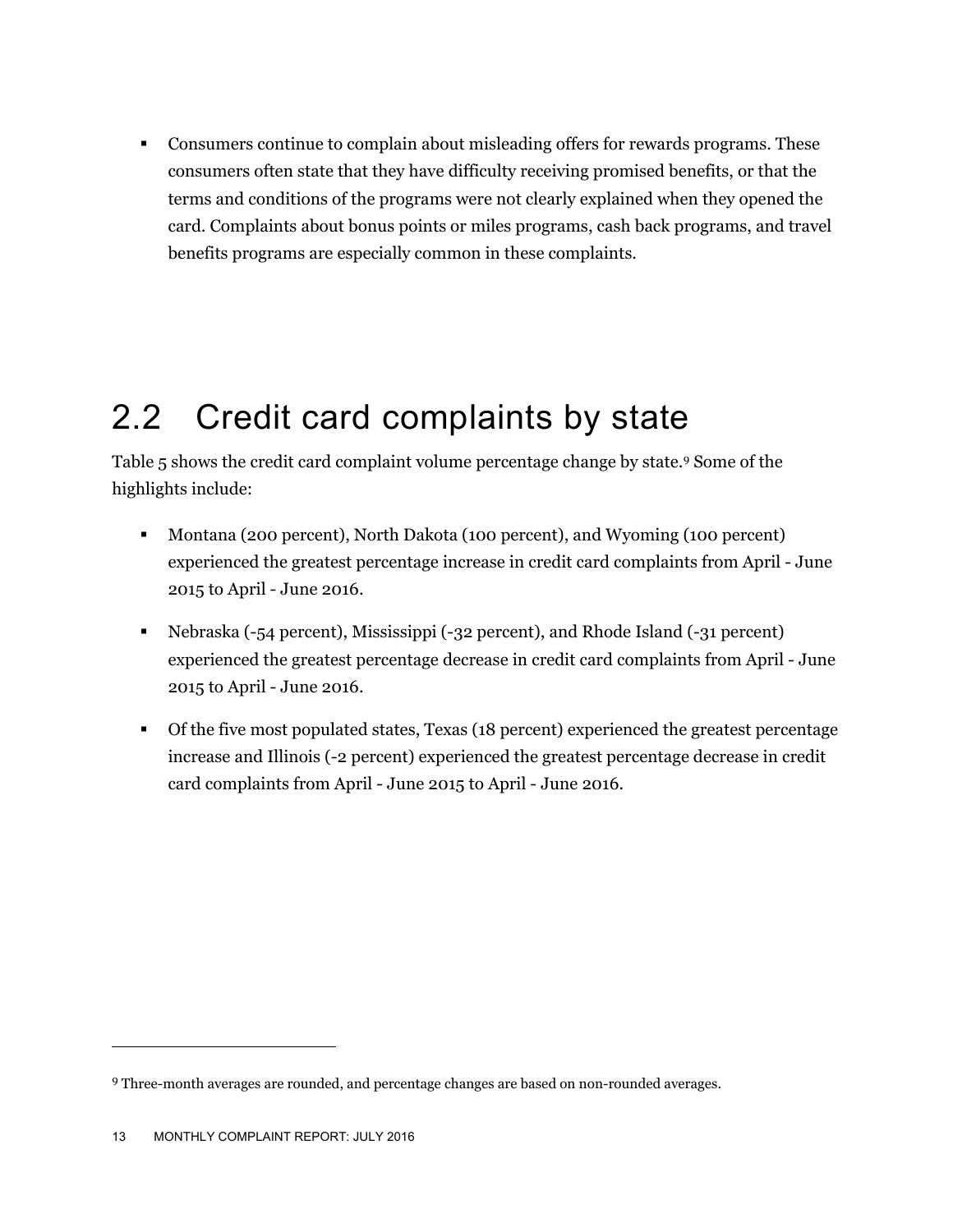#### **TABLE 5:** CREDIT CARD COMPLAINT VOLUME PERCENT CHANGE BY STATE

|                 | % change                       | 3 month average:<br>Apr - Jun 2015 | 3 month average:<br>Apr - Jun 2016 | <b>Total complaints</b> | <b>Complaints per 100k</b><br>population |
|-----------------|--------------------------------|------------------------------------|------------------------------------|-------------------------|------------------------------------------|
| MT              | $= 200\%$                      | 1.3                                | 4.0                                | 194                     | 18.8                                     |
| <b>ND</b>       | $\sim$ 100%                    | 1.0                                | 2.0                                | 97                      | 12.8                                     |
| <b>WY</b>       | 100%                           | 2.3                                | 4.7                                | 97                      | 16.5                                     |
| UT              | $\sim 88%$                     | $8.0\,$                            | 15.0                               | 518                     | 17.3                                     |
| MA              | $-74%$                         | 32.7                               | 57.0                               | 2,426                   | 35.7                                     |
| WV              | $-67%$                         | 3.0                                | $5.0$                              | 283                     | 15.3                                     |
| H <sub>1</sub>  | $-52%$                         | 7.0                                | 10.7                               | 395                     | 27.6                                     |
| LA              | $= 47%$                        | 15.7                               | 23.0                               | 742                     | 15.9                                     |
| MI              | $-46%$                         | 37.7                               | 55.0                               | 2,166                   | 21.8                                     |
| ID              | $\blacksquare$ 42%             | 6.3                                | 9.0                                | 361                     | 21.8                                     |
| <b>NV</b>       | $-40%$                         | 17.3                               | 24.3                               | 1,057                   | 36.6                                     |
| $\mathsf{NH}\,$ | $\blacksquare$ 38%             | $7.0$                              | 9.7                                | 434                     | 32.6                                     |
| AK              | 36%                            | 3.7                                | 5.0                                | 157                     | 21.3                                     |
| OH              | 29%                            | 54.0                               | 69.7                               | 3,295                   | 28.4                                     |
| GA              | 29%                            | 60.7                               | 78.0                               | 3,098                   | 30.3                                     |
| <b>NM</b>       | 23%                            | 8.7                                | 10.7                               | 448                     | 21.5                                     |
|                 |                                | 11.7                               |                                    |                         |                                          |
| OK              | ■ 23%                          | 71.3                               | 14.3                               | 614                     | 15.7                                     |
| NJ              | $\scriptstyle\blacksquare$ 20% |                                    | 85.7                               | 4,040                   | 45.1                                     |
| <b>TX</b>       | ■ 18%                          | 120.7                              | 142.7                              | 6,096                   | 22.2                                     |
| VT              | ■ 18%                          | 5.7                                | 6.7                                | 227                     | 36.3                                     |
| <b>NY</b>       | 12%                            | 150.0                              | 168.7                              | 8,489                   | 42.9                                     |
| <b>WA</b>       | 12%                            | 34.3                               | 38.3                               | 1,879                   | 26.2                                     |
| <b>TN</b>       | 17%                            | 22.3                               | 24.0                               | 1,374                   | 20.8                                     |
| <b>CT</b>       | 16%                            | 22.0                               | 23.3                               | 1,399                   | 39.0                                     |
| CA              | 6%                             | 255.0                              | 269.3                              | 12,734                  | 32.5                                     |
| PA              | 5%                             | 78.7                               | 82.7                               | 3,669                   | 28.7                                     |
| FL.             | 5%                             | 158.3                              | 165.7                              | 8,408                   | 41.5                                     |
| VA              | 3%                             | 68.7                               | 70.7                               | 3,222                   | 38.4                                     |
| KY              | 2%                             | 14.0                               | 14.3                               | 659                     | 14.9                                     |
| CO              | $10.0\%$                       | 31.0                               | 31.0                               | 1,740                   | 31.9                                     |
| IN              | 10.0%                          | 18.3                               | 18.3                               | 1,039                   | 15.7                                     |
| KS              | 10.0%                          | 9.7                                | 9.7                                | 589                     | 20.2                                     |
| WI              | 10.0%                          | 24.7                               | 24.7                               | 1,426                   | 24.7                                     |
| IL              | $-2\%$ 1                       | 71.7                               | 70.3                               | 3,412                   | 26.5                                     |
| <b>MO</b>       | $-3%1$                         | 19.7                               | 19.0                               | 1,153                   | 19.0                                     |
| AZ              | $-4\%$                         | 47.3                               | 45.3                               | 2,118                   | 31.0                                     |
| SC              | $-5%1$                         | 21.3                               | 20.3                               | 989                     | 20.2                                     |
| <b>MN</b>       | $-7%1$                         | 29.0                               | 27.0                               | 1,281                   | 23.3                                     |
| AL              | $-12\%$                        | 20.0                               | 17.7                               | 788                     | 16.2                                     |
| <b>OR</b>       | $-12\%$ $\blacksquare$         | 30.3                               | 26.7                               | 1,146                   | 28.4                                     |
| <b>NC</b>       | $-13\%$                        | 50.3                               | 43.7                               | 2,629                   | 26.2                                     |
| MD.             | $-21\%$                        | 56.7                               | 45.0                               | 2,798                   | 46.6                                     |
| МE              | $-21\%$                        | 11.0                               | 8.7                                | 508                     | 38.2                                     |
| IA              | $-23\%$                        | 10.0                               | $7.7\,$                            | 521                     | 16.7                                     |
| DC              | $-25\%$                        | 17.3                               | 13.0                               | 634                     | 94.3                                     |
| AR I            | $-26\%$ $\blacksquare$         | 7.7                                | 5.7                                | 419                     | 14.1                                     |
| SD              | $-30\%$                        | 3.3                                | 2.3                                | 185                     | 21.5                                     |
| DE.             | $-31\%$ $\blacksquare$         | 13.0                               | 9.0                                | 601                     | 63.5                                     |
| RI              | $-31\%$ $\blacksquare$         | 8.7                                | 6.0                                | 386                     | 36.5                                     |
| MS I            | $-32\%$                        | 6.3                                | 4.3                                | 351                     | 11.7                                     |
|                 | NE -54%                        | 8.7                                | 4.0                                | 380                     | 20.0                                     |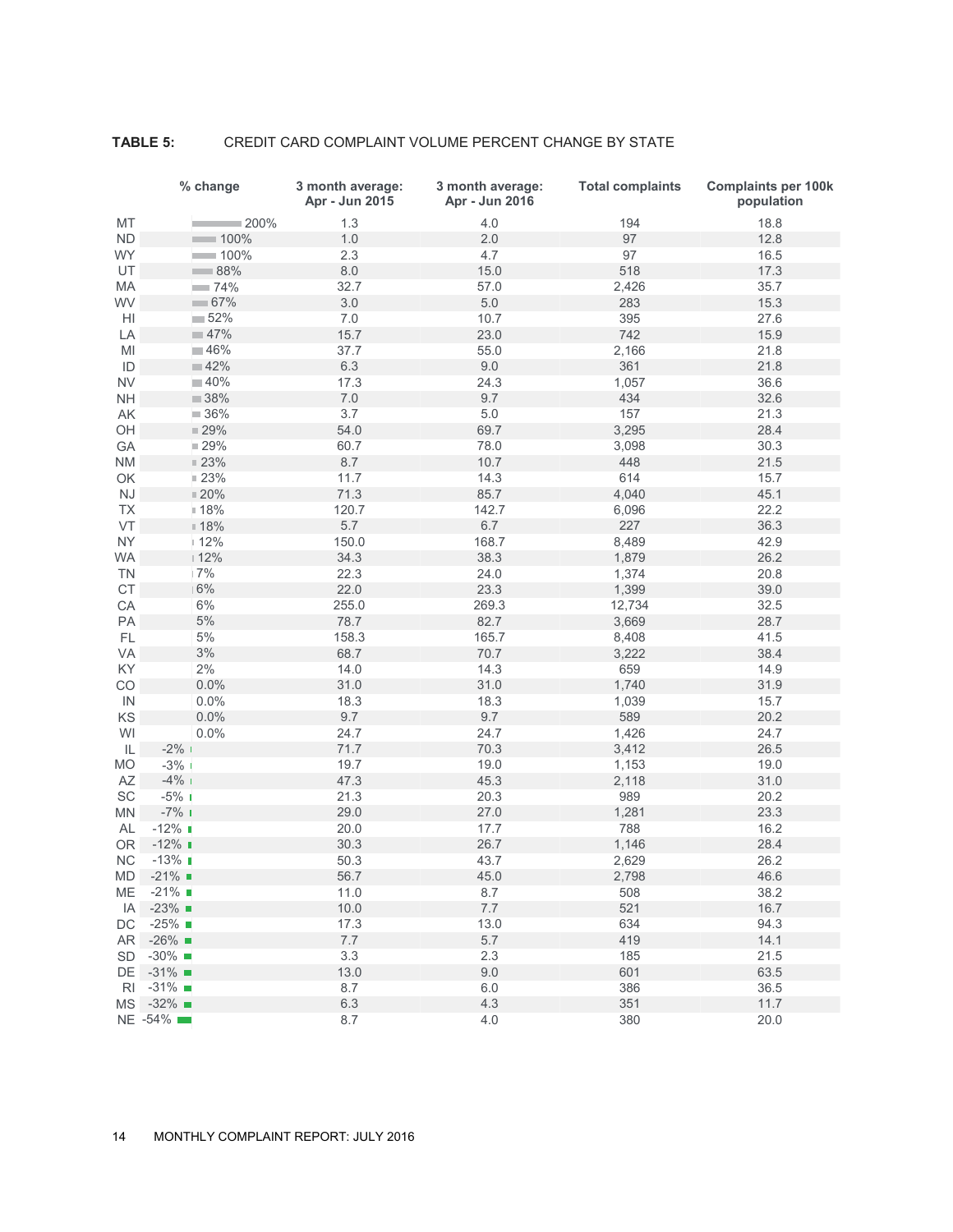## 2.3 Credit card complaints by company

Each month, this section highlights the most-complained-about companies to which we sent complaints within a particular industry.

Companies are expected to respond to complaints sent to them within 15 days. If a complaint cannot be closed within 15 days, the company may indicate that its work on the complaint is "In progress" and provide a final response within 60 days. Company responses provided outside of those windows are considered untimely.

The most-complained-about companies highlighted in Table 6 received about 90 percent of all credit card complaints sent to companies for response in February - April 2016. This section highlights those complaints. Company-level information should be considered in context of company size and/or market share.

| Company                                     | 3 month<br>average: Feb -<br>Apr 2016 | % change vs. 3<br>month period<br>last year | 3 month average<br>% untimely:<br><b>Feb - Apr 2016</b> | <b>Total</b><br><b>Complaints</b> |
|---------------------------------------------|---------------------------------------|---------------------------------------------|---------------------------------------------------------|-----------------------------------|
| Citibank                                    | 346.7                                 | 56%                                         | $0\%$                                                   | 1,040                             |
| Capital One                                 | 187.7                                 | 10%                                         | 0%                                                      | 563                               |
| JPMorgan Chase                              | 182.0                                 | 22%                                         | $0\%$                                                   | 546                               |
| <b>Bank of America</b>                      | 145.7                                 | 0%                                          | 0.2%                                                    | 437                               |
| Synchrony<br>Financial                      | 143.7                                 | $-1\%$                                      | $0\%$                                                   | 431                               |
| Amex                                        | 121.0                                 | 29%                                         | 0%                                                      | 363                               |
| <b>Barclays PLC</b>                         | 82.7                                  | 34%                                         | 0%                                                      | 248                               |
| <b>Discover</b>                             | 77.7                                  | $-35%$                                      | 0%                                                      | 233                               |
| <b>Wells Fargo</b>                          | 57.7                                  | $-2\%$                                      | 3%                                                      | 173                               |
| U.S. Bancorp                                | 38.3                                  | -43%                                        | 0%                                                      | 115                               |
| <b>TD Bank US</b><br><b>Holding Company</b> | 29.0                                  | $-6%$                                       | $0\%$                                                   | 87                                |

#### **TABLE 6:** MOST-COMPLAINED-ABOUT COMPANIES FOR CREDIT CARDS<sup>10</sup>

 $\overline{a}$ 

<sup>&</sup>lt;sup>10</sup> Three-month averages are rounded, and percentage changes are based on non-rounded averages.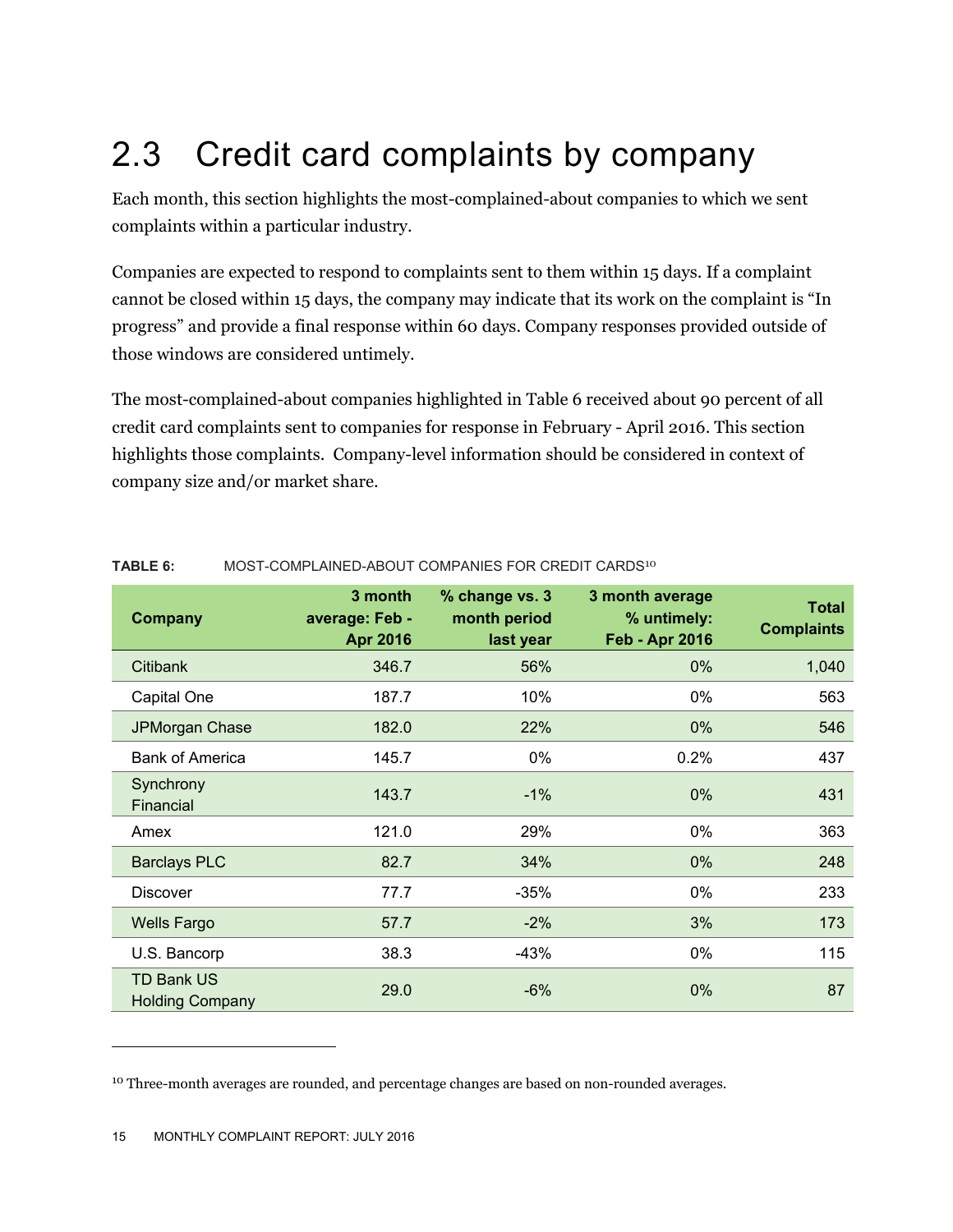- Of these companies, Citibank saw the greatest percentage increase in credit card complaints (56 percent) from February - April 2015 to February - April 2016.
- Of these companies, U.S. Bancorp saw the greatest percentage decrease in credit card complaints (-43 percent) during the same period.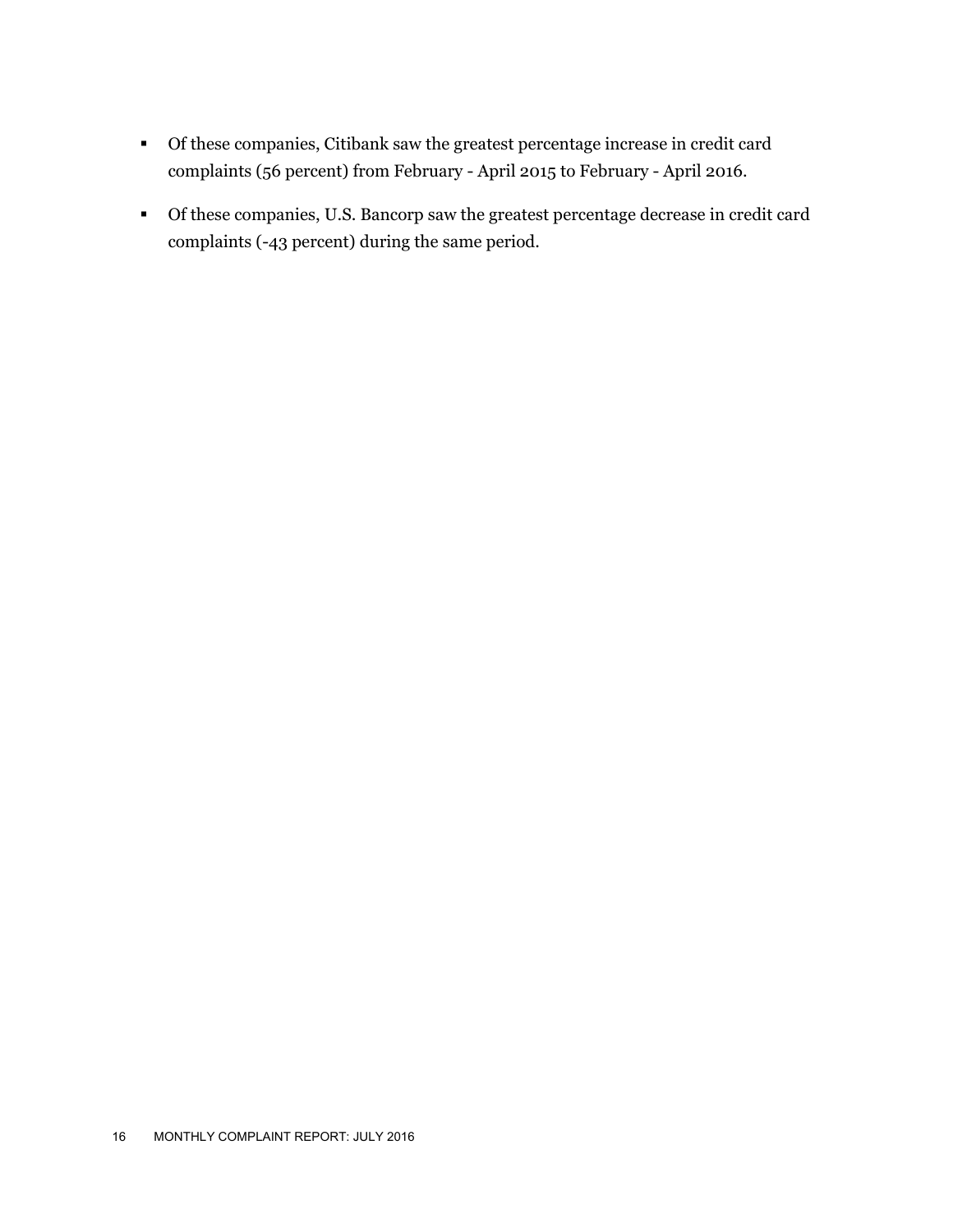# 3. Geographic spotlight: Washington

Each month we spotlight the complaints from one part of the country. This month we are highlighting complaint trends in Washington and the Seattle metro area. As of July 1, 2016, about 18,900 complaints were from Washington consumers, of which about 11,000 (58 percent) were from Seattle.<sup>11</sup>

<sup>11</sup> The Seattle metro area is defined as zip codes from the Seattle-Tacoma-Bellevue, WA Core-Based Statistical Area (CBSA). http://www.census.gov/population/metro/files/zip07\_cbsa06.zip. Complaint counts are based on consumer-provided ZIP code and unless otherwise noted the geographic spotlight section reflects cumulative complaint data since July 21, 2011.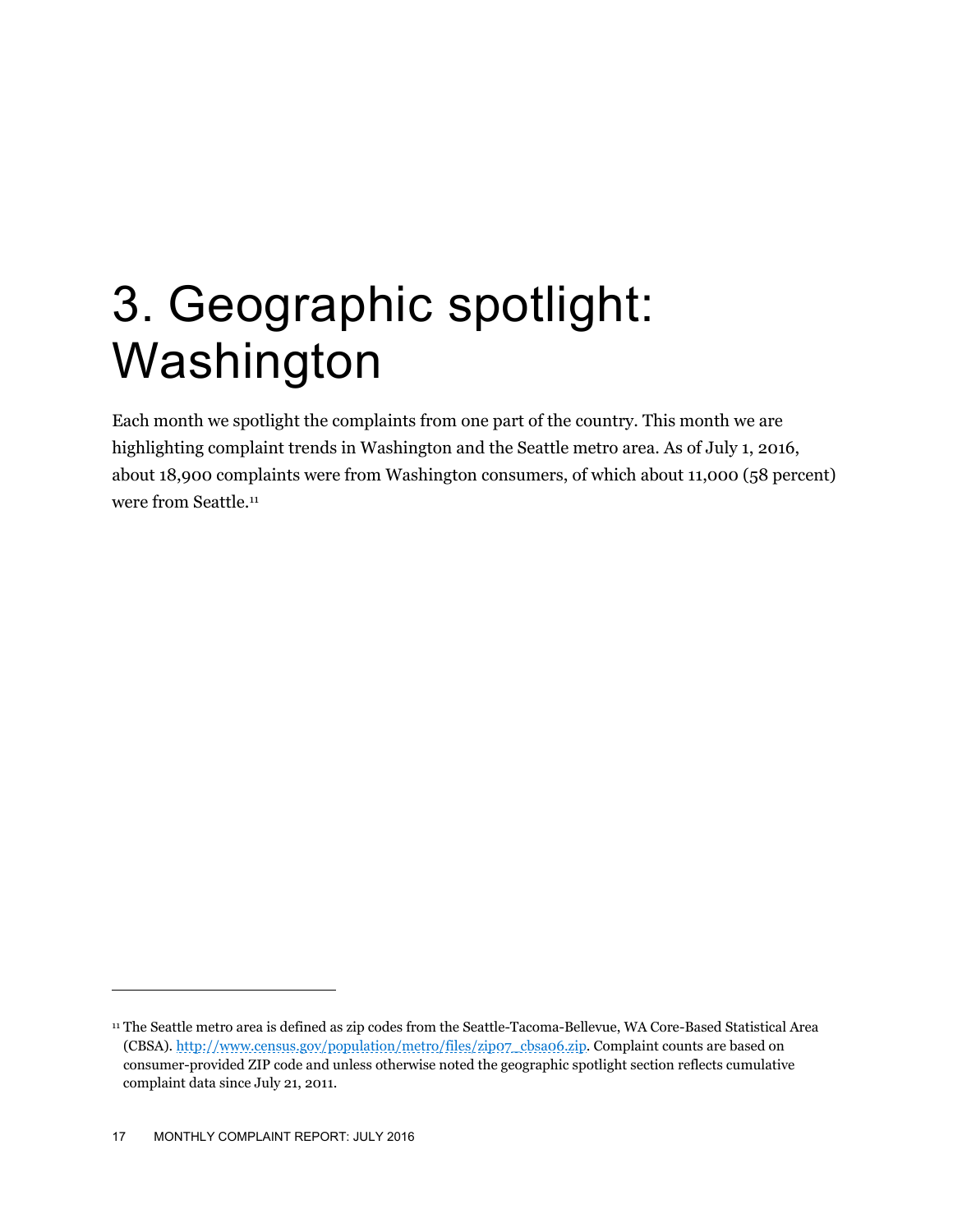## 3.1 Washington complaints by product

Figure 3 shows the distribution of complaints by product for Seattle, Washington, and the United States as a whole.



**FIGURE 3:** SEATTLE VS. WASHINGTON AND NATIONAL SHARE OF COMPLAINTS BY PRODUCT

 Consumers in Seattle and Washington submitted mortgage complaints more than any other product. These made up 29 percent of all complaints submitted from these consumers, which was higher than the 25 percent national average.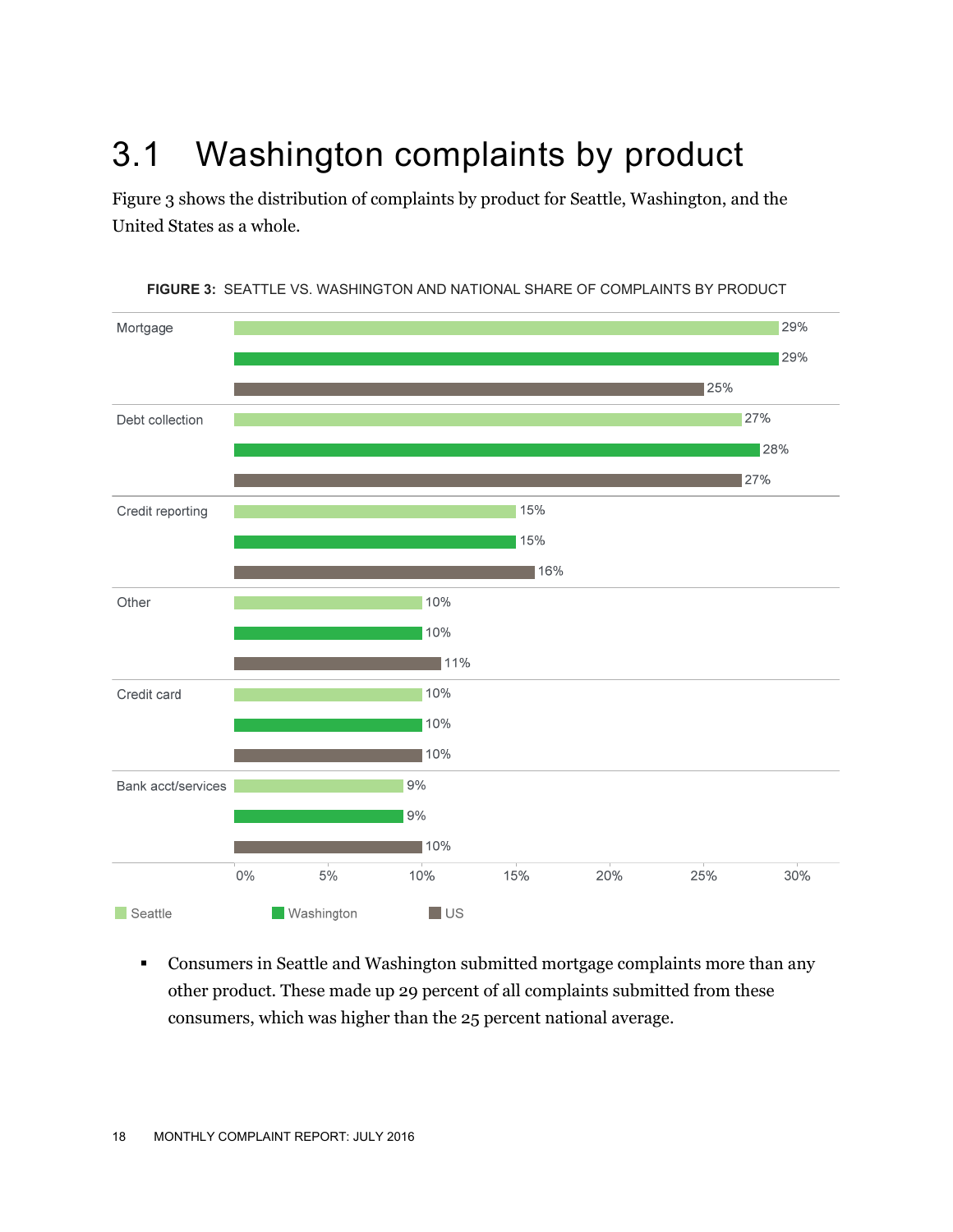Consumers in Seattle and Washington complained about debt collection (27 percent and 28 percent respectively) at a similar rate to the 27 percent national average.

### 3.2 Washington complaints over time

Average monthly complaints increased 10 percent from 2014 (418 complaints per month) to 2015 (460 complaints per month), similar to the national rate of 8 percent.



**FIGURE 4:** WASHINGTON MONTHLY COMPLAINT VOLUME TREND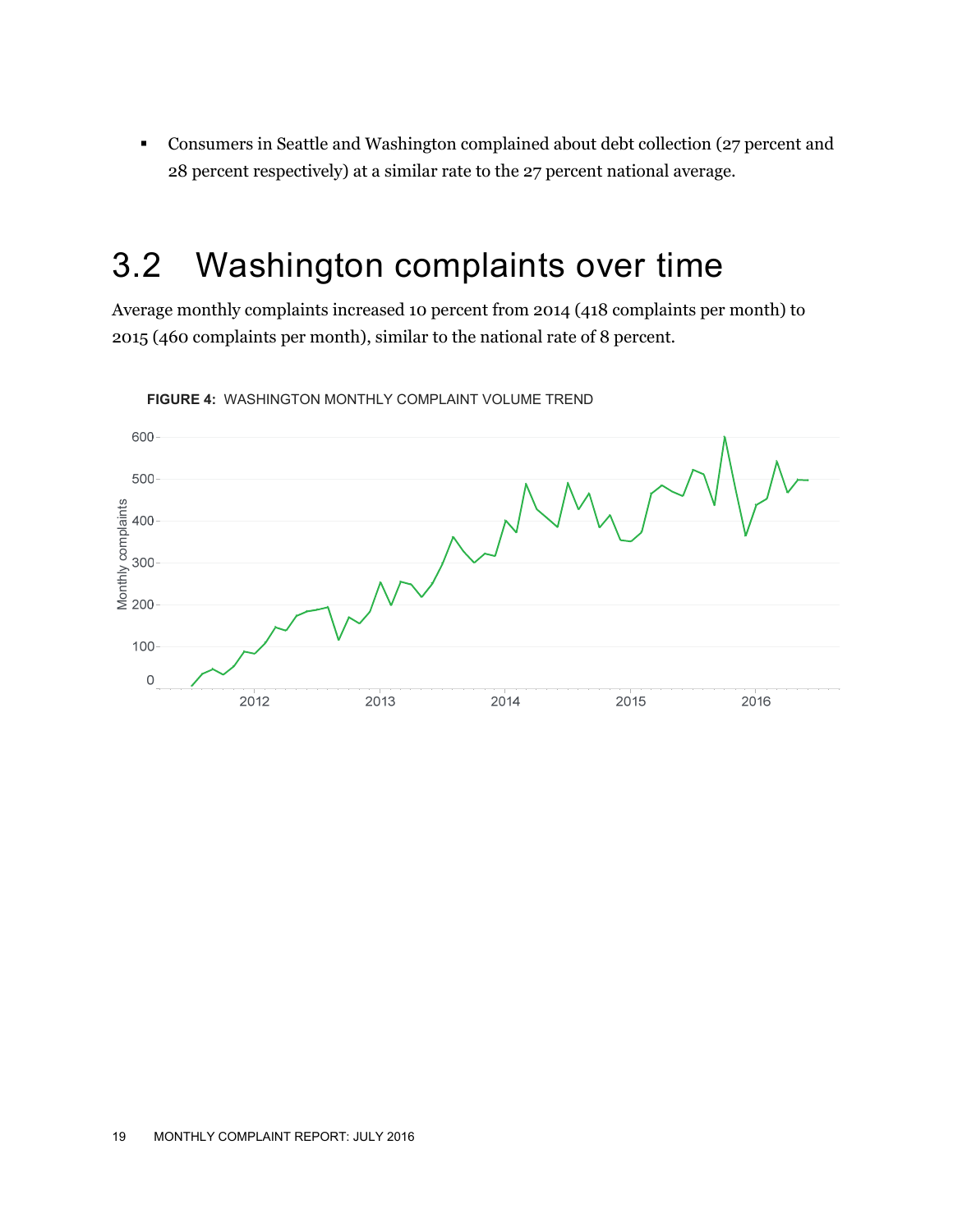### 3.3 Washington complaints by company



**FIGURE 5:** MOST-COMPLAINED-ABOUT COMPANIES BY WASHINGTON CONSUMERS

Company-level information should be considered in context of company size and/or market share in a given geographic area.

In the May 2015 - April 2016 period, Equifax, TransUnion, and Experian led the list of most-complained-about companies by Washington consumers.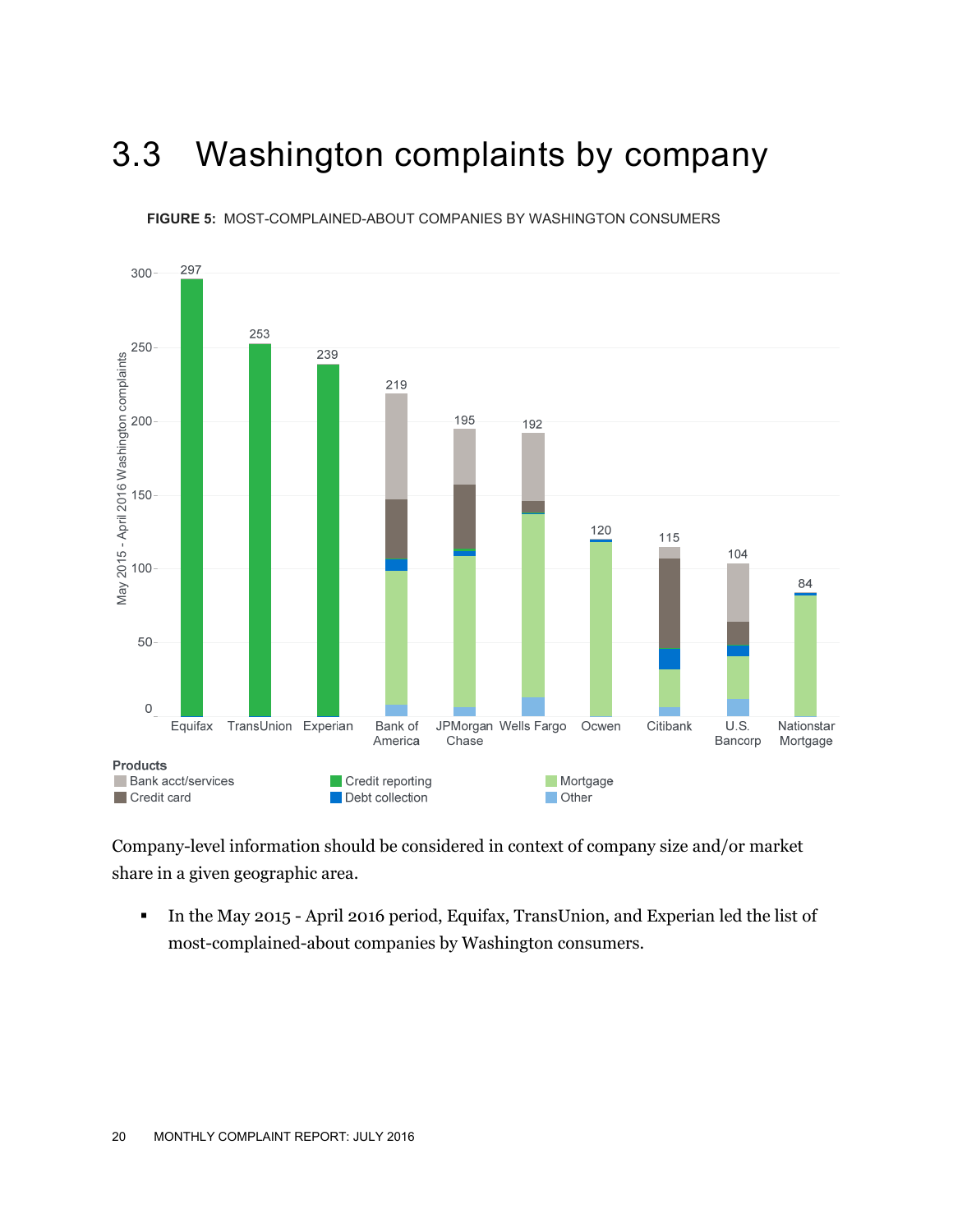### APPENDIX A:

|           | account or<br>services<br><b>Bank</b> | Consumer<br>Ioan | Credit card | Credit<br>reporting     | Debt<br>collection | transfer<br>Money       | Mortgage | financial<br>services<br>Other | Payday<br>Ioan | Prepaid      | Student<br>Ioans | Total  |
|-----------|---------------------------------------|------------------|-------------|-------------------------|--------------------|-------------------------|----------|--------------------------------|----------------|--------------|------------------|--------|
| $11$ -Jul | 13                                    | 3                | 517         | $\overline{\mathbf{c}}$ | 4                  | 0                       | 14       | 4                              | 0              | 2            | 2                | 564    |
| 11-Aug    | 140                                   | 27               | 1,817       | 12                      | 6                  | 1                       | 127      | 9                              | $\pmb{0}$      | 5            | 5                | 2,166  |
| 11-Sep    | 191                                   | 45               | 1,718       | 18                      | 17                 | 2                       | 179      | 28                             | 4              | 7            | 3                | 2,233  |
| 11-Oct    | 159                                   | 26               | 1,748       | 11                      | 8                  | 3                       | 178      | 24                             | 0              | 7            | 4                | 2,188  |
| 11-Nov    | 199                                   | 39               | 1,752       | 5                       | 9                  | 1                       | 275      | 17                             | 1              | 0            | 5                | 2,324  |
| 11-Dec    | 206                                   | 29               | 1,604       | 8                       | 6                  | 2                       | 1,696    | 0                              | 0              | 14           | 4                | 3,584  |
| 12-Jan    | 191                                   | 30               | 1,453       | 4                       | 5                  | 0                       | 2,526    | 1                              | 3              | 6            | 11               | 4,253  |
| 12-Feb    | 216                                   | 37               | 1,433       | $10$                    | 12                 | $\overline{\mathbf{c}}$ | 2,694    | 0                              | 0              | 6            | 8                | 4,437  |
| 12-Mar    | 1,463                                 | 220              | 1,615       | 12                      | 31                 | 7                       | 3,441    | 6                              | 7              | 17           | 666              | 7,526  |
| 12-Apr    | 1,504                                 | 250              | 1,352       | 13                      | 31                 | 3                       | 3,395    | 2                              | 8              | 13           | 315              | 6,902  |
| 12-May    | 1,963                                 | 366              | 1,661       | 19                      | 36                 | 5                       | 4,685    | 3                              | 8              | 12           | 242              | 9,069  |
| 12-Jun    | 1,692                                 | 340              | 1,976       | 12                      | 34                 | 2                       | 4,642    | 7                              | 6              | 10           | 757              | 9,533  |
| 12-Jul    | 1,619                                 | 329              | 1,794       | 32                      | 33                 | 3                       | 4,171    | 6                              | 4              | 5            | 315              | 8,353  |
| 12-Aug    | 1,596                                 | 359              | 1,586       | 33                      | 24                 | 0                       | 4,610    | 8                              | 3              | 6            | 298              | 8,556  |
| 12-Sep    | 1,367                                 | 304              | 1,256       | 21                      | 17                 | 0                       | 3,653    | 11                             | 4              | 12           | 260              | 6,927  |
| 12-Oct    | 1,567                                 | 388              | 1,699       | 551                     | 18                 | $\overline{\mathbf{c}}$ | 4,013    | 6                              | 6              | 7            | 398              | 8,686  |
| 12-Nov    | 1,252                                 | 328              | 1,401       | 1,252                   | 24                 | 1                       | 3,525    | 4                              | 1              | 4            | 332              | 8,156  |
| 12-Dec    | 1,248                                 | 343              | 1,312       | 1,370                   | 62                 | 1                       | 3,737    | 4                              | 15             | 8            | 272              | 8,420  |
| 13-Jan    | 1,651                                 | 391              | 1,454       | 1,561                   | 94                 | 3                       | 7,225    | 6                              | 8              | 4            | 384              | 12,877 |
| 13-Feb    | 1,459                                 | 352              | 1,442       | 1,710                   | 113                | 11                      | 5,681    | 11                             | 16             | 9            | 331              | 11,230 |
| 13-Mar    | 1,685                                 | 439              | 1,607       | 1,728                   | 153                | 6                       | 5,633    | 3                              | 15             | 18           | 373              | 11,815 |
| 13-Apr    | 1,422                                 | 457              | 1,508       | 1,903                   | 179                | 79                      | 5,623    | 3                              | 16             | 16           | 371              | 11,704 |
| 13-May    | 1,415                                 | 442              | 1,364       | 1,875                   | 111                | 58                      | 5,250    | 2                              | 26             | 16           | 302              | 10,956 |
| 13-Jun    | 1,490                                 | 426              | 1,312       | 2,042                   | 108                | 93                      | 5,246    | 4                              | 22             | 5            | 287              | 11,089 |
| 13-Jul    | 1,657                                 | 446              | 1,278       | 2,236                   | 2,433              | 100                     | 5,237    | 2                              | 17             | 11           | 341              | 13,786 |
| 13-Aug    | 1,683                                 | 520              | 1,352       | 2,273                   | 4,224              | 91                      | 4,963    | $\overline{\mathbf{c}}$        | 40             | 8            | 350              | 15,540 |
| 13-Sep    | 1,666                                 | 608              | 1,357       | 2,326                   | 6,298              | 121                     | 4,341    | 3                              | 36             | 5            | 371              | 17,166 |
| 13-Oct    | 1,800                                 | 540              | 1,369       | 2,267                   | 4,865              | 155                     | 3,864    | 4                              | 35             | 5            | 422              | 15,372 |
| 13-Nov    | 1,565                                 | 472              | 1,246       | 2,340                   | 6,653              | 168                     | 3,475    | 1                              | 396            | 3            | 344              | 16,708 |
| 13-Dec    | 1,535                                 | 508              | 1,322       | 1,943                   | 5,972              | 137                     | 3,386    | 3                              | 385            | 4            | 409              | 15,633 |
| 14-Jan    | 1,829                                 | 580              | 1,549       | 3,221                   | 8,137              | 162                     | 4,240    | 0                              | 441            | 8            | 491              | 20,694 |
| 14-Feb    | 1,808                                 | 581              | 1,615       | 3,509                   | 7,795              | 144                     | 4,545    | 2                              | 374            | 3            | 494              | 20,889 |
| 14-Mar    | 2,047                                 | 663              | 1,668       | 3,556                   | 8,422              | 171                     | 4,898    | 3                              | 413            | 6            | 584              | 22,459 |
| 14-Apr    | 1,987                                 | 688              | 1,665       | 3,850                   | 8,313              | 171                     | 4,757    | 8                              | 402            | $\mathbf{1}$ | 541              | 22,411 |

#### **TABLE 7:** TOTAL COMPLAINTS BY MONTH AND PRODUCT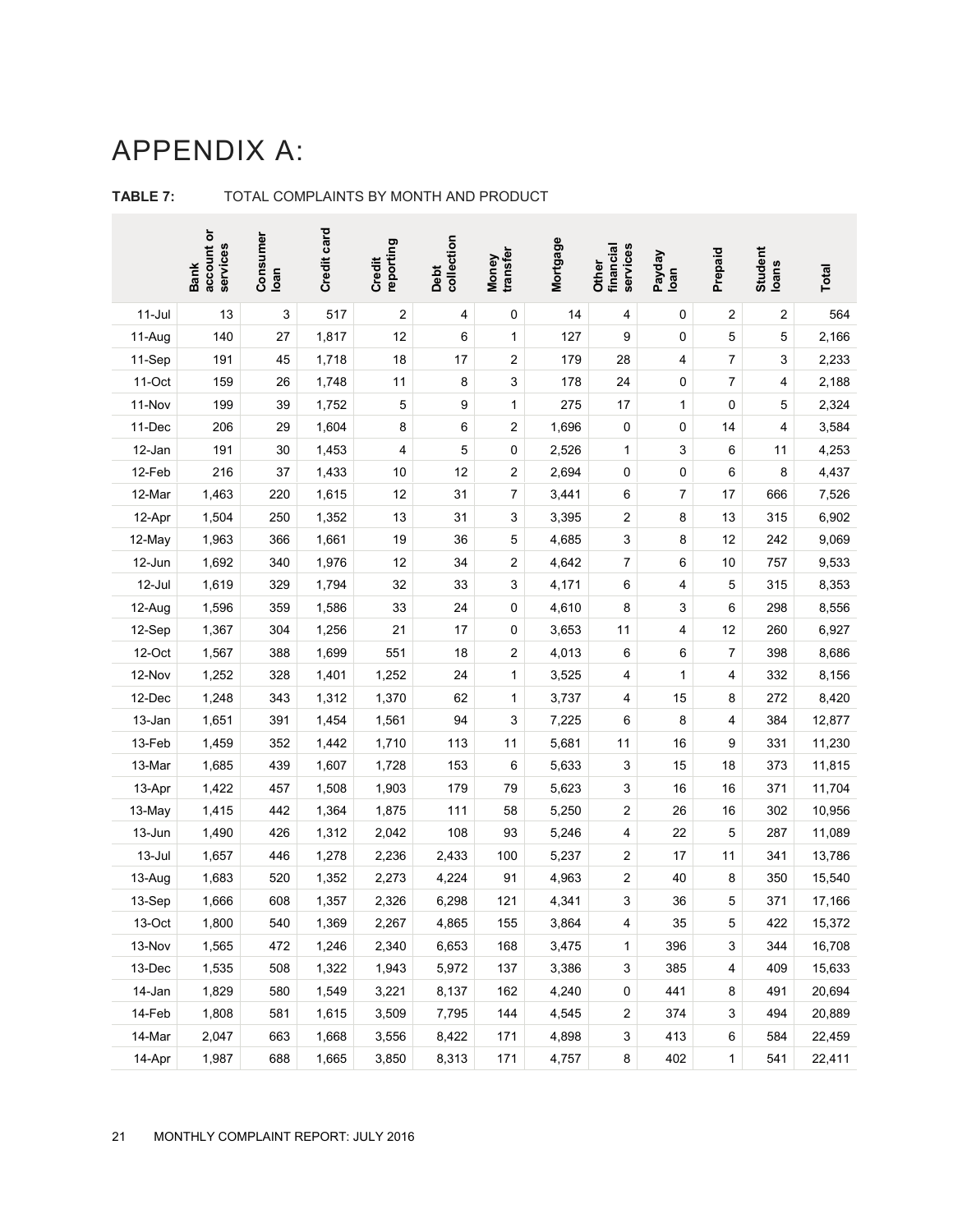|                                                                                                                                                     | account or<br>services<br><b>Bank</b> | Consumer<br>loan | Credit card | reporting<br>Credit | collection<br>Debt | transfer<br>Money | Mortgage | services<br>financial<br>Other | Payday<br>loan | Prepaid | Student<br>loans | Total   |
|-----------------------------------------------------------------------------------------------------------------------------------------------------|---------------------------------------|------------------|-------------|---------------------|--------------------|-------------------|----------|--------------------------------|----------------|---------|------------------|---------|
| 14-May                                                                                                                                              | 1,950                                 | 591              | 1,497       | 3,394               | 7,374              | 175               | 4,099    | $\overline{c}$                 | 324            | 5       | 537              | 19,983  |
| 14-Jun                                                                                                                                              | 1,943                                 | 696              | 1,497       | 3,463               | 7,753              | 184               | 4,134    | 4                              | 347            | 5       | 584              | 20,626  |
| 14-Jul                                                                                                                                              | 2,026                                 | 872              | 1,571       | 3,816               | 7,992              | 157               | 4,411    | 62                             | 587            | 94      | 582              | 22,275  |
| 14-Aug                                                                                                                                              | 1,564                                 | 1,002            | 1,689       | 4,647               | 7,222              | 148               | 4,340    | 104                            | 645            | 138     | 626              | 22,319  |
| 14-Sep                                                                                                                                              | 1,593                                 | 979              | 1,548       | 4,379               | 6,381              | 164               | 4,114    | 110                            | 587            | 151     | 594              | 20,806  |
| 14-Oct                                                                                                                                              | 1,625                                 | 1,026            | 1,437       | 3,561               | 6,684              | 132               | 4,474    | 124                            | 532            | 139     | 654              | 20,582  |
| 14-Nov                                                                                                                                              | 1,391                                 | 910              | 1,357       | 3,569               | 6,131              | 123               | 3,506    | 102                            | 478            | 129     | 546              | 18,396  |
| 14-Dec                                                                                                                                              | 1,463                                 | 982              | 1,459       | 3,698               | 6,070              | 160               | 3,587    | 92                             | 468            | 144     | 548              | 18,862  |
| 15-Jan                                                                                                                                              | 1,617                                 | 998              | 1,515       | 4,149               | 6,547              | 144               | 3,513    | 107                            | 458            | 165     | 575              | 19,941  |
| 15-Feb                                                                                                                                              | 1,457                                 | 990              | 1,788       | 4,032               | 6,874              | 141               | 3,601    | 112                            | 472            | 183     | 603              | 20,403  |
| 15-Mar                                                                                                                                              | 1,725                                 | 1,091            | 1,896       | 4,815               | 8,000              | 195               | 4,287    | 158                            | 538            | 199     | 719              | 23,796  |
| 15-Apr                                                                                                                                              | 1,748                                 | 941              | 1,757       | 4,733               | 7,178              | 190               | 4,238    | 146                            | 484            | 192     | 686              | 22,487  |
| 15-May                                                                                                                                              | 1,704                                 | 1,029            | 1,826       | 4,493               | 7,149              | 208               | 4,266    | 156                            | 414            | 177     | 645              | 22,267  |
| 15-Jun                                                                                                                                              | 1,968                                 | 1,095            | 1,890       | 4,297               | 7,469              | 211               | 4,664    | 166                            | 460            | 195     | 626              | 23,248  |
| 15-Jul                                                                                                                                              | 1,997                                 | 1,344            | 1,961       | 6,547               | 8,184              | 235               | 4,463    | 203                            | 478            | 187     | 645              | 26,423  |
| 15-Aug                                                                                                                                              | 2,042                                 | 1,340            | 1,931       | 5,590               | 7,570              | 218               | 4,949    | 196                            | 445            | 179     | 656              | 25,322  |
| 15-Sep                                                                                                                                              | 1,907                                 | 1,253            | 1,947       | 4,679               | 6,695              | 198               | 4,566    | 148                            | 450            | 179     | 612              | 22,846  |
| 15-Oct                                                                                                                                              | 2,247                                 | 1,292            | 1,964       | 4,432               | 6,838              | 229               | 4,435    | 160                            | 508            | 892     | 568              | 23,823  |
| 15-Nov                                                                                                                                              | 1,984                                 | 1,092            | 1,819       | 3,731               | 6,322              | 192               | 3,951    | 191                            | 421            | 260     | 457              | 20,643  |
| 15-Dec                                                                                                                                              | 1,975                                 | 1,041            | 1,883       | 3,419               | 6,361              | 190               | 3,794    | 162                            | 382            | 223     | 467              | 20,157  |
| 16-Jan                                                                                                                                              | 2,110                                 | 1,174            | 2,001       | 3,367               | 6,712              | 222               | 4,192    | 183                            | 422            | 227     | 567              | 21,397  |
| 16-Feb                                                                                                                                              | 1,834                                 | 1,251            | 1,997       | 3,705               | 7,277              | 198               | 4,456    | 172                            | 394            | 206     | 618              | 22,364  |
| 16-Mar                                                                                                                                              | 2,036                                 | 1,349            | 2,051       | 4,861               | 8,060              | 187               | 4,946    | 207                            | 436            | 241     | 1,134            | 25,768  |
| 16-Apr                                                                                                                                              | 1,879                                 | 1,263            | 1,993       | 4,507               | 7,265              | 195               | 4,314    | 189                            | 383            | 177     | 1,189            | 23,580  |
| 16-May                                                                                                                                              | 2,192                                 | 1,285            | 1,984       | 4,811               | 6,891              | 198               | 4,274    | 126                            | 395            | 226     | 970              | 23,664  |
| 16-Jun                                                                                                                                              | 2,564                                 | 1,266            | 1,992       | 5,001               | 7,032              | 197               | 4,323    | 204                            | 370            | 223     | 1,013            | 24,475  |
| Total <sup>12</sup>                                                                                                                                 | 91,826                                | 39,728           | 97,052      | 153,421             | 248,278            | 6,496             | 235,822  | 3,783                          | 14,590         | 5,399   | 27,713           | 930,659 |
|                                                                                                                                                     |                                       |                  |             |                     |                    |                   |          |                                |                |         |                  |         |
| <sup>12</sup> Total column includes approximately 6,551 complaints where no specific consumer financial product was selected<br>by consumers.<br>22 | MONTHLY COMPLAINT REPORT: JULY 2016   |                  |             |                     |                    |                   |          |                                |                |         |                  |         |

<sup>&</sup>lt;sup>12</sup> Total column includes approximately 6,551 complaints where no specific consumer financial product was selected by consumers.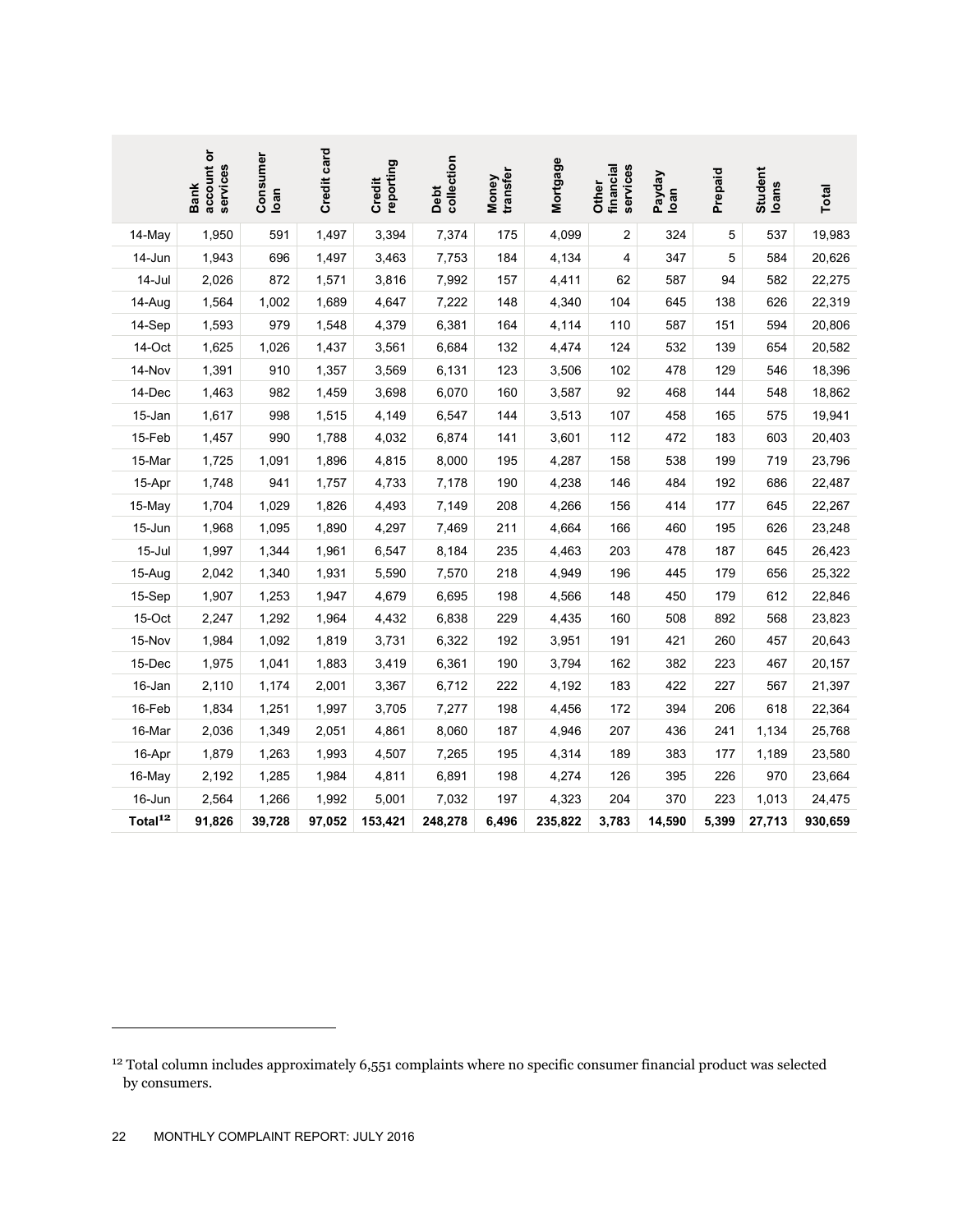|                                    | account or<br>services<br><b>Bank</b> | Consumer<br>Ioan | Credit card    | reporting<br>Credit | collection<br>Debt | transfer<br>Money | Mortgage         | financial<br>services<br>Other | Payday<br>Ioan | Prepaid  | Student<br>loans | <b>Total</b>     |
|------------------------------------|---------------------------------------|------------------|----------------|---------------------|--------------------|-------------------|------------------|--------------------------------|----------------|----------|------------------|------------------|
| Alabama                            | 919                                   | 677              | 788            | 1,816               | 3,344              | 57                | 1,783            | 50                             | 296            | 78       | 300              | 10,192           |
| Alaska                             | 111                                   | 51               | 157            | 177                 | 403                | 11                | 225              | 6                              | 31             | 6        | 39               | 1,222            |
| American                           |                                       |                  |                |                     |                    |                   |                  |                                |                |          |                  |                  |
| Samoa<br>Arizona                   | 9<br>1,904                            | 0<br>1,009       | 3<br>2,118     | 5<br>2,885          | 11<br>5.673        | 1<br>126          | 6<br>5,396       | 0<br>60                        | 0<br>220       | 0<br>108 | 1<br>505         | 37<br>20.171     |
| Arkansas                           | 418                                   | 241              | 419            | 854                 | 1,253              | 32                | 806              | 20                             | 70             | 27       | 145              | 4,315            |
| California                         | 12,008                                | 4,689            | 12,734         | 19,419              | 31,893             | 859               | 40,686           | 450                            | 1,565          | 752      | 3,049            | 128,819          |
| Colorado                           | 1,391                                 | 609              | 1,740          | 2,370               | 4,216              | 88                | 4,010            | 60                             | 204            | 91       | 465              | 15,342           |
| Connecticut                        | 1,240                                 | 450              | 1,399          | 1,359               | 2,211              | 69                | 2,727            | 56                             | 163            | 82       | 373              | 10,204           |
| Delaware                           | 575                                   | 261              | 601            | 657                 | 1,329              | 20                | 1,089            | 23                             | 78             | 21       | 108              | 4,784            |
| District of                        |                                       |                  |                |                     |                    |                   |                  |                                |                |          |                  |                  |
| Columbia<br>Federated<br>States of | 729                                   | 197<br>2         | 634            | 795                 | 1,274<br>14        | 50                | 1,188            | 41                             | 105            | 39       | 284              | 5,407            |
| Micronesia<br>Florida              | 3                                     |                  | 8              | 7<br>17,617         |                    | 1                 | 14               | 1<br>267                       | 1              | 0<br>321 | 1                | 52               |
| Georgia                            | 8,167<br>3,612                        | 3,265<br>1,982   | 8,408<br>3,098 | 6,623               | 21,935<br>9,201    | 505<br>223        | 26,109<br>11,821 | 110                            | 1,007<br>339   | 265      | 1,848<br>991     | 90,026<br>38,484 |
| Guam                               | 12                                    | 9                | 11             | 26                  | 33                 | 3                 | 25               | 1                              | $\overline{c}$ | 1        | 6                | 129              |
| Hawaii                             | 242                                   | 122              | 395            | 594                 | 836                | 18                | 995              | 12                             | 38             | 11       | 76               | 3,361            |
| Idaho                              | 227                                   | 142              | 361            | 621                 | 1,237              | 22                | 695              | 5                              | 60             | 10       | 102              | 3,501            |
| Illinois                           | 3,621                                 | 1,232            | 3,412          | 5,182               | 8,481              | 218               | 7,861            | 111                            | 538            | 226      | 1,095            | 32,172           |
| Indiana                            | 1,011                                 | 537              | 1,039          | 1,717               | 3,417              | 72                | 2,121            | 54                             | 290            | 65       | 535              | 10,924           |
| lowa                               | 331                                   | 189              | 521            | 770                 | 1,447              | 34                | 670              | 35                             | 110            | 35       | 186              | 4,350            |
| Kansas                             | 499                                   | 235              | 589            | 750                 | 1,753              | 33                | 890              | 19                             | 97             | 36       | 149              | 5,096            |
| Kentucky                           | 620                                   | 358              | 659            | 1,310               | 2,501              | 53                | 1,396            | 32                             | 181            | 39       | 283              | 7,475            |
| Louisiana                          | 782                                   | 526              | 742            | 1,937               | 3,573              | 69                | 1,863            | 36                             | 286            | 69       | 250              | 10,189           |
| Maine                              | 305                                   | 136              | 508            | 366                 | 774                | 13                | 815              | 17                             | 46             | 25       | 136              | 3,160            |
| Marshall<br>Islands                | 5                                     | 8                | 6              | 4                   | 14                 | $\mathbf 0$       | 10               | 1                              | 0              | 0        | 1                | 49               |
| Maryland                           | 2,857                                 | 1,261            | 2,798          | 4,023               | 6,565              | 181               | 8,777            | 123                            | 520            | 143      | 840              | 28,323           |
| Massachusetts                      | 2,380                                 | 591              | 2,426          | 2,163               | 3,421              | 160               | 4,661            | 92                             | 268            | 117      | 778              | 17,155           |
| Michigan                           | 2,238                                 | 946              | 2,166          | 3,308               | 6,264              | 157               | 7,102            | 107                            | 452            | 165      | 949              | 24,081           |
| Minnesota                          | 1,098                                 | 333              | 1,281          | 1,372               | 2,661              | 95                | 2,865            | 48                             | 201            | 62       | 481              | 10,583           |
| Mississippi                        | 440                                   | 340              | 351            | 848                 | 1,608              | 31                | 886              | 20                             | 144            | 33       | 128              | 4,849            |
| Missouri                           | 1,050                                 | 678              | 1,153          | 1,743               | 3,937              | 84                | 2,936            | 55                             | 256            | 86       | 539              | 12,578           |
| Montana                            | 106                                   | 62               | 194            | 265                 | 598                | 7                 | 293              | 7                              | 34             | 12       | 62               | 1,653            |
| Nebraska                           | 316                                   | 125              | 380            | 390                 | 1,113              | 18                | 565              | $17\,$                         | 78             | 21       | 148              | 3,186            |

#### **TABLE 8:** TOTAL COMPLAINTS BY LOCALITY AND PRODUCT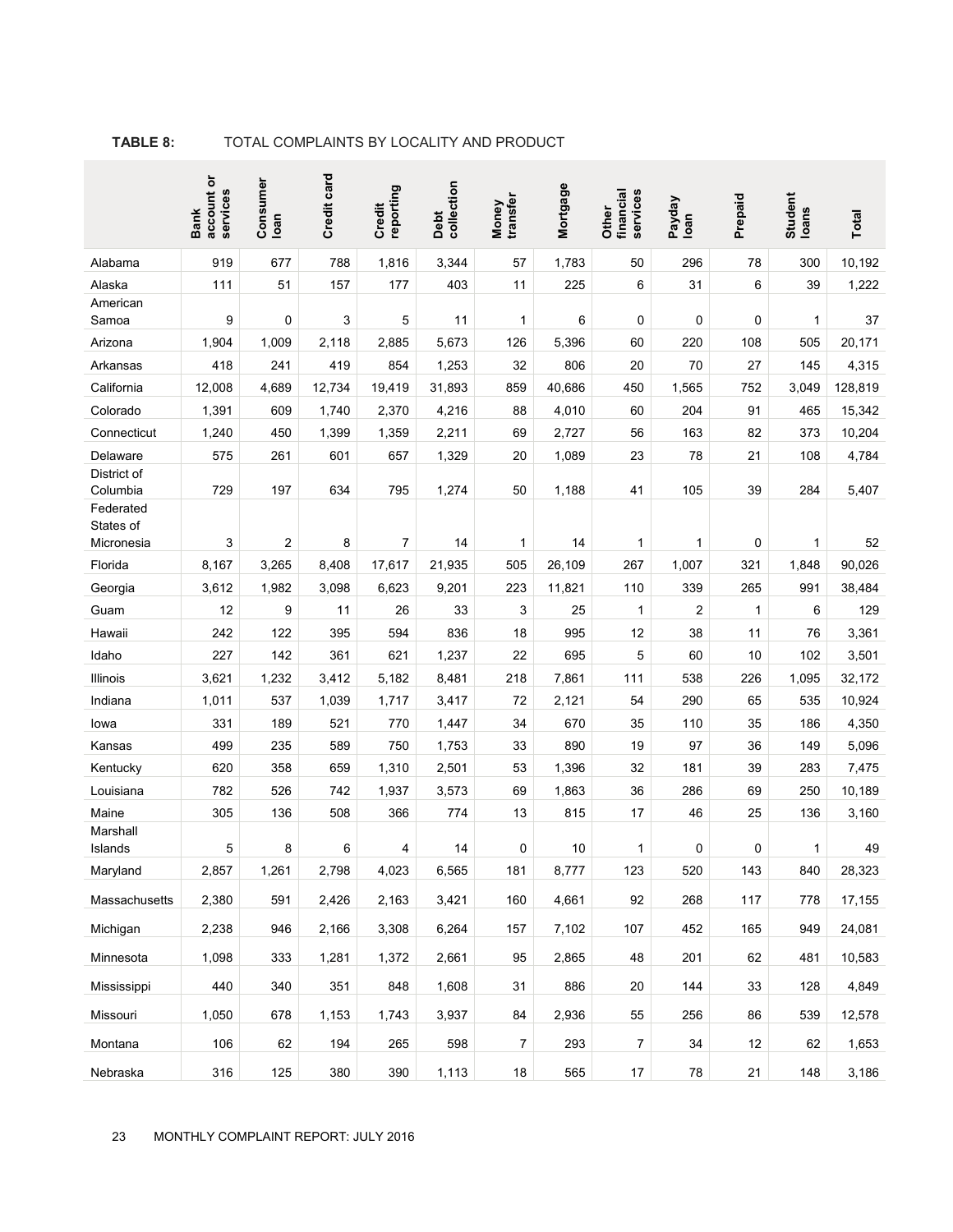|                                  | account or<br>services<br><b>Bank</b>         | Consumer<br>loan | Credit card  | reporting<br>Credit | Debt<br>collection | Money<br>transfer | Mortgage        | financial<br>services<br>Other | Payday<br>Ioan | Prepaid        | Student<br>Ioans        | Total           |
|----------------------------------|-----------------------------------------------|------------------|--------------|---------------------|--------------------|-------------------|-----------------|--------------------------------|----------------|----------------|-------------------------|-----------------|
| Nevada                           | 1,081                                         | 472              | 1,057        | 2,071               | 3,269              | 71                | 2,770           | 32                             | 215            | 79             | 234                     | 11,446          |
| New                              |                                               |                  |              |                     |                    |                   |                 |                                |                |                |                         |                 |
| Hampshire<br>New Jersey          | 362<br>4,007                                  | 135<br>1,348     | 434<br>4,040 | 494<br>5,219        | 934<br>7,734       | 18<br>221         | 1,505<br>10,397 | 14<br>138                      | 56<br>588      | 20<br>204      | 172<br>1,064            | 4,177<br>35,191 |
| New Mexico                       | 431                                           | 253              | 448          | 959                 | 1,528              | 47                | 927             | 21                             | 101            | 22             | 135                     | 4,912           |
| New York                         | 7,503                                         | 1,965            | 8,489        | 10,220              | 12,524             | 501               | 14,461          | 282                            | 443            | 351            | 2,125                   | 59,224          |
| North Carolina                   | 2,481                                         | 1,353            | 2,629        | 4,227               | 6,352              | 166               | 6,784           | 118                            | 425            | 137            | 608                     | 25,470          |
| North Dakota                     | 63                                            | 41               | 97           | 189                 | 339                | 4                 | 120             | 7                              | 14             | 6              | 34                      | 919             |
| Northern<br>Mariana              |                                               |                  |              |                     |                    |                   |                 |                                |                |                |                         |                 |
| Islands                          | 6                                             | 0                | 3            | 5                   | $\overline{7}$     | 0                 | 4               | 0                              | 0              | 0              | $\overline{\mathbf{c}}$ | 27              |
| Ohio                             | 2,789                                         | 1,426            | 3,295        | 3,848               | 8,467              | 173               | 6,453           | 107                            | 561            | 180            | 1,217                   | 28,701          |
| Oklahoma                         | 515                                           | 421              | 614          | 1,136               | 2,463              | 53                | 1,167           | 24                             | 215            | 45             | 204                     | 6,909           |
| Oregon                           | 1,098                                         | 370              | 1,146        | 1,429               | 3,053              | 55                | 2,805           | 58                             | 148            | 66             | 379                     | 10,691          |
| Palau                            | 1                                             | 1                | 1            | 3                   | 1                  | 0                 | 6               | 0                              | 0              | 0              | 0                       | 13              |
| Pennsylvania                     | 3,929                                         | 1,428            | 3,669        | 5,060               | 8,650              | 218               | 7,541           | 156                            | 583            | 185            | 1,477                   | 33,079          |
| Puerto Rico                      | 307                                           | 120              | 324          | 648                 | 465                | 12                | 424             | 12                             | 4              | 6              | 40                      | 2,400           |
| Rhode Island                     | 385                                           | 142              | 386          | 382                 | 789                | 26                | 689             | 17                             | 91             | 15             | 96                      | 3,033           |
| South Carolina                   | 935                                           | 771              | 989          | 2,281               | 3,829              | 84                | 2,717           | 40                             | 246            | 76             | 342                     | 12,374          |
| South Dakota                     | 118                                           | 84               | 185          | 176                 | 521                | 14                | 208             | 9                              | 29             | 5              | 51                      | 1,409           |
| Tennessee                        | 1,400                                         | 868              | 1,374        | 2,324               | 5,091              | 82                | 3,006           | 71                             | 358            | 106            | 477                     | 15,241          |
| Texas                            | 5,769                                         | 3,658            | 6,096        | 17,861              | 24,045             | 460               | 11,387          | 240                            | 1,302          | 369            | 1,490                   | 73,080          |
| Utah                             | 380                                           | 230              | 518          | 802                 | 1,804              | 32                | 1,249           | 18                             | 107            | 26             | 155                     | 5,360           |
| Vermont                          | 182                                           | 70               | 227          | 215                 | 314                | 10                | 379             | 6                              | 18             | 15             | 75                      | 1,517           |
| Virgin Islands                   | 32                                            | 10               | 37           | 59                  | 46                 | 4                 | 46              | 2                              | 4              | 1              | $\overline{\mathbf{c}}$ | 244             |
| Virginia                         | 2,696                                         | 1,324            | 3,222        | 5,218               | 7,530              | 221               | 7,198           | 133                            | 425            | 182            | 856                     | 29,185          |
| Washington                       | 1,625                                         | 606              | 1,879        | 2,905               | 5,194              | 126               | 5,390           | 69                             | 215            | 122            | 629                     | 18,872          |
| West Virginia                    | 258                                           | 118              | 283          | 559                 | 751                | 25                | 424             | 34                             | 22             | 18             | 130                     | 2,661           |
| Wisconsin                        | 963                                           | 472              | 1,426        | 1,297               | 3,262              | 74                | 2,485           | 40                             | 258            | 103            | 423                     | 10,876          |
| Wyoming<br>U.S. Armed<br>Forces- | 59                                            | 54               | 97           | 172                 | 340                | 5                 | 186             | 6                              | 31             | 3              | 42                      | 1,006           |
| Americas                         | 10                                            | 1                | 6            | 1                   | 23                 | 1                 | 7               | 2                              | 1              | $\overline{c}$ | $\overline{\mathbf{c}}$ | 58              |
| U.S. Armed<br>Forces-<br>Europe  | 32                                            | 23               | 33           | 64                  | 86                 | 3                 | 80              | 3                              | 0              | $\overline{c}$ | 21                      | 348             |
| U.S. Armed<br>Forces-            |                                               |                  |              |                     |                    |                   |                 |                                |                |                |                         |                 |
| Pacific                          | 15                                            | 14               | 35           | 38                  | 84                 | 1                 | 50              | 0                              | 1              | $\mathbf 0$    | 9                       | 247             |
| Unspecified                      | 3,168                                         | 687              | 2,914        | 1,586               | 5,793              | 479               | 3,671           | 188                            | 449            | 107            | 369                     | 20,120          |
| <b>Total</b><br>24               | 91,826<br>MONTHLY COMPLAINT REPORT: JULY 2016 | 39,728           | 97,052       | 153,421             | 248,278            | 6,496             | 235,822         | 3,783                          | 14,590         | 5,399          | 27,713                  | 930,659         |